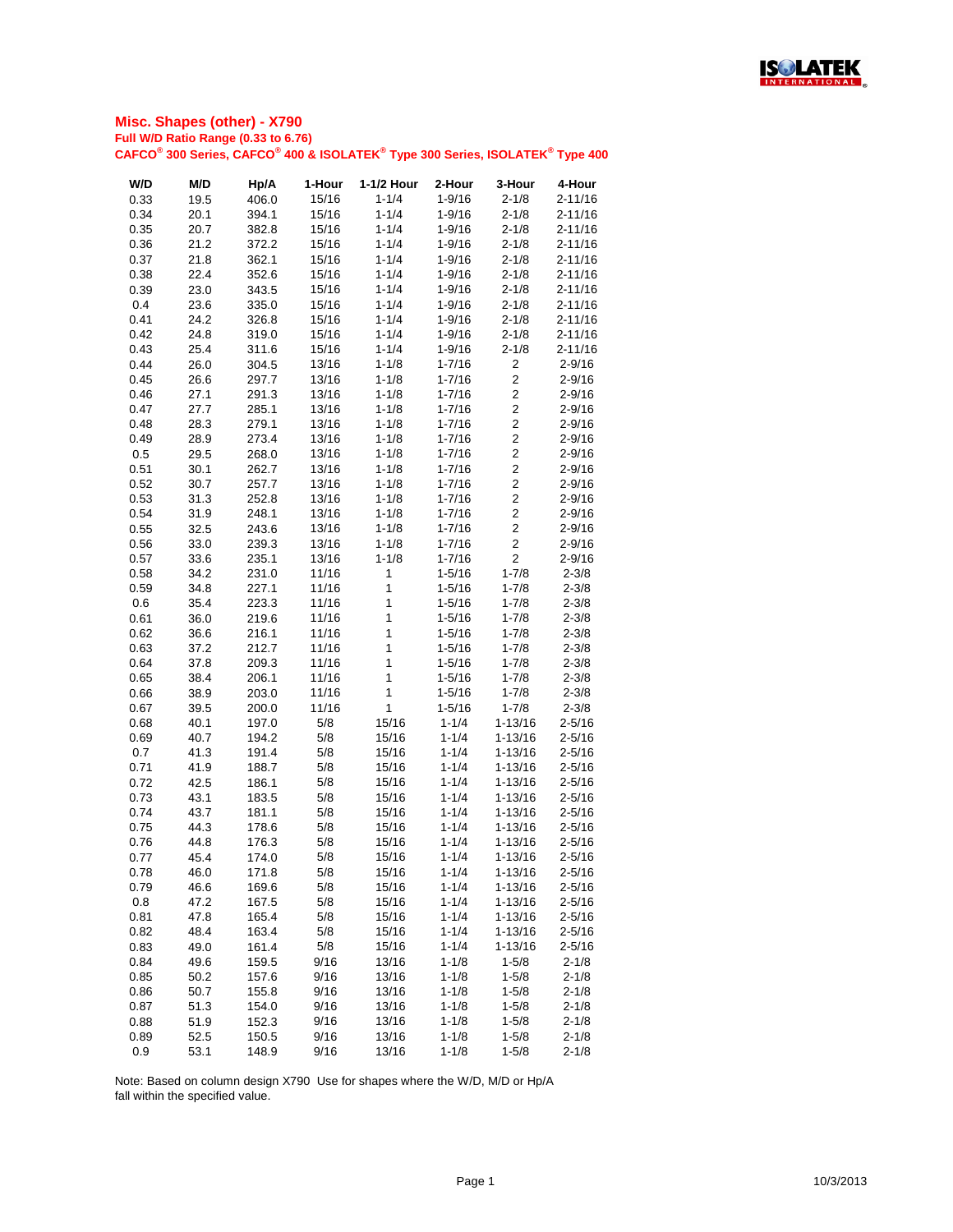

| W/D  | M/D  | Hp/A  | 1-Hour | 1-1/2 Hour | 2-Hour       | 3-Hour     | 4-Hour         |
|------|------|-------|--------|------------|--------------|------------|----------------|
| 0.91 | 53.7 | 147.2 | 9/16   | 13/16      | $1 - 1/8$    | $1 - 5/8$  | $2 - 1/8$      |
| 0.92 | 54.3 | 145.6 | 9/16   | 13/16      | $1 - 1/8$    | $1 - 5/8$  | $2 - 1/8$      |
| 0.93 | 54.9 | 144.1 | 9/16   | 13/16      | $1 - 1/8$    | $1 - 5/8$  | $2 - 1/8$      |
| 0.94 | 55.5 | 142.5 | 9/16   | 13/16      | $1 - 1/8$    | $1 - 5/8$  | $2 - 1/8$      |
| 0.95 | 56.1 | 141.0 | 9/16   | 13/16      | $1 - 1/8$    | $1 - 5/8$  | $2 - 1/8$      |
|      |      |       |        |            |              |            |                |
| 0.96 | 56.6 | 139.6 | 9/16   | 13/16      | $1 - 1/8$    | $1 - 5/8$  | $2 - 1/8$      |
| 0.97 | 57.2 | 138.1 | 9/16   | 13/16      | $1 - 1/8$    | $1 - 5/8$  | $2 - 1/8$      |
| 0.98 | 57.8 | 136.7 | 9/16   | 13/16      | $1 - 1/8$    | $1 - 5/8$  | $2 - 1/8$      |
| 0.99 | 58.4 | 135.3 | 9/16   | 13/16      | $1 - 1/8$    | $1 - 5/8$  | $2 - 1/8$      |
| 1    | 59.0 | 134.0 | 9/16   | 13/16      | $1 - 1/8$    | $1 - 5/8$  | $2 - 1/8$      |
| 1.01 | 59.6 | 132.7 | 9/16   | 13/16      | $1 - 1/8$    | $1 - 5/8$  | $2 - 1/8$      |
| 1.02 | 60.2 | 131.4 | 9/16   | 13/16      | $1 - 1/8$    | $1 - 5/8$  | $2 - 1/8$      |
| 1.03 | 60.8 | 130.1 | 9/16   | 13/16      | $1 - 1/8$    | $1 - 5/8$  | $2 - 1/8$      |
| 1.04 | 61.4 | 128.8 | 9/16   | 13/16      | $1 - 1/8$    | $1 - 5/8$  | $2 - 1/8$      |
| 1.05 | 62.0 | 127.6 | 9/16   | 13/16      | $1 - 1/8$    | $1 - 5/8$  | $2 - 1/8$      |
| 1.06 | 62.5 | 126.4 | 9/16   | 13/16      | $1 - 1/8$    | $1 - 5/8$  | $2 - 1/8$      |
| 1.07 | 63.1 | 125.2 | 9/16   | 13/16      | $1 - 1/8$    | $1 - 5/8$  | $2 - 1/8$      |
| 1.08 | 63.7 | 124.1 | 9/16   | 13/16      | $1 - 1/16$   | $1 - 5/8$  | $2 - 1/8$      |
| 1.09 | 64.3 | 122.9 | 9/16   | 13/16      | $1 - 1/16$   | $1 - 5/8$  | $2 - 1/8$      |
| 1.1  | 64.9 | 121.8 | 9/16   | 13/16      | $1 - 1/16$   | $1 - 5/8$  | $2 - 1/8$      |
| 1.11 | 65.5 | 120.7 | 9/16   | 13/16      | $1 - 1/16$   | $1 - 9/16$ | $2 - 1/8$      |
| 1.12 | 66.1 | 119.6 | 9/16   | 13/16      | $1 - 1/16$   | $1 - 9/16$ | $2 - 1/8$      |
| 1.13 | 66.7 | 118.6 | 9/16   | 13/16      | $1 - 1/16$   | $1 - 9/16$ | $2 - 1/16$     |
| 1.14 | 67.3 | 117.5 | 9/16   | 13/16      | $1 - 1/16$   | $1 - 9/16$ | $2 - 1/16$     |
| 1.15 | 67.9 | 116.5 | 9/16   | 13/16      | $1 - 1/16$   | $1 - 9/16$ | $2 - 1/16$     |
| 1.16 | 68.4 | 115.5 | 9/16   | 13/16      | $1 - 1/16$   | $1 - 9/16$ | $2 - 1/16$     |
| 1.17 | 69.0 | 114.5 | 9/16   | 13/16      | $1 - 1/16$   | $1 - 9/16$ | $2 - 1/16$     |
| 1.18 | 69.6 | 113.5 | 1/2    | 3/4        | $\mathbf 1$  | $1 - 1/2$  | $\overline{2}$ |
|      |      |       |        | 3/4        | $\mathbf 1$  |            | $\overline{c}$ |
| 1.19 | 70.2 | 112.6 | 1/2    |            |              | $1 - 1/2$  | $\overline{2}$ |
| 1.2  | 70.8 | 111.7 | 1/2    | 3/4        | $\mathbf 1$  | $1 - 1/2$  |                |
| 1.21 | 71.4 | 110.7 | 1/2    | 3/4        | $\mathbf 1$  | $1 - 1/2$  | $\overline{2}$ |
| 1.22 | 72.0 | 109.8 | 1/2    | 3/4        | $\mathbf{1}$ | $1 - 1/2$  | $\overline{2}$ |
| 1.23 | 72.6 | 108.9 | 1/2    | 3/4        | $\mathbf 1$  | $1 - 1/2$  | $1 - 15/16$    |
| 1.24 | 73.2 | 108.1 | 1/2    | 3/4        | $\mathbf 1$  | $1 - 1/2$  | $1 - 15/16$    |
| 1.25 | 73.8 | 107.2 | 1/2    | 3/4        | $\mathbf 1$  | $1 - 7/16$ | $1 - 15/16$    |
| 1.26 | 74.3 | 106.3 | 1/2    | 3/4        | $\mathbf 1$  | $1 - 7/16$ | $1 - 15/16$    |
| 1.27 | 74.9 | 105.5 | 1/2    | 3/4        | $\mathbf 1$  | $1 - 7/16$ | $1 - 15/16$    |
| 1.28 | 75.5 | 104.7 | 1/2    | 3/4        | 15/16        | $1 - 7/16$ | $1 - 7/8$      |
| 1.29 | 76.1 | 103.9 | 1/2    | 3/4        | 15/16        | $1 - 7/16$ | $1 - 7/8$      |
| 1.3  | 76.7 | 103.1 | 1/2    | 3/4        | 15/16        | $1 - 7/16$ | $1 - 7/8$      |
| 1.31 | 77.3 | 102.3 | 1/2    | 3/4        | 15/16        | $1 - 7/16$ | $1 - 7/8$      |
| 1.32 | 77.9 | 101.5 | 1/2    | 11/16      | 15/16        | $1 - 3/8$  | $1 - 7/8$      |
| 1.33 | 78.5 | 100.7 | 1/2    | 11/16      | 15/16        | $1 - 3/8$  | $1 - 7/8$      |
| 1.34 | 79.1 | 100.0 | 1/2    | 11/16      | 15/16        | $1 - 3/8$  | $1 - 13/16$    |
| 1.35 | 79.7 | 99.2  | 1/2    | 11/16      | 15/16        | $1 - 3/8$  | $1 - 13/16$    |
| 1.36 | 80.2 | 98.5  | 1/2    | 11/16      | 15/16        | $1 - 3/8$  | $1 - 13/16$    |
| 1.37 | 80.8 | 97.8  | 1/2    | 11/16      | 15/16        | $1 - 3/8$  | $1 - 13/16$    |
| 1.38 | 81.4 | 97.1  | 1/2    | 11/16      | 15/16        | $1 - 3/8$  | $1 - 13/16$    |
| 1.39 | 82.0 | 96.4  | 1/2    | 11/16      | 15/16        | $1 - 3/8$  | $1 - 13/16$    |
| 1.4  | 82.6 | 95.7  | 1/2    | 11/16      | 15/16        | $1 - 3/8$  | $1 - 13/16$    |
| 1.41 | 83.2 | 95.0  | 7/16   | 11/16      | 7/8          | $1 - 5/16$ | $1 - 3/4$      |
| 1.42 | 83.8 | 94.4  | 7/16   | 11/16      | 7/8          | $1 - 5/16$ | $1 - 3/4$      |
| 1.43 | 84.4 | 93.7  | 7/16   | 11/16      | 7/8          | $1 - 5/16$ | $1 - 3/4$      |
| 1.44 | 85.0 | 93.0  | 7/16   | 11/16      | 7/8          | $1 - 5/16$ | $1 - 3/4$      |
|      |      |       |        |            |              |            |                |
| 1.45 | 85.6 | 92.4  | 7/16   | 11/16      | 7/8          | $1 - 5/16$ | $1 - 3/4$      |
| 1.46 | 86.1 | 91.8  | 7/16   | 11/16      | 7/8          | $1 - 5/16$ | $1 - 3/4$      |
| 1.47 | 86.7 | 91.1  | 3/8    | 9/16       | 13/16        | $1 - 1/4$  | $1 - 11/16$    |
| 1.48 | 87.3 | 90.5  | 3/8    | 9/16       | 13/16        | $1 - 1/4$  | $1 - 11/16$    |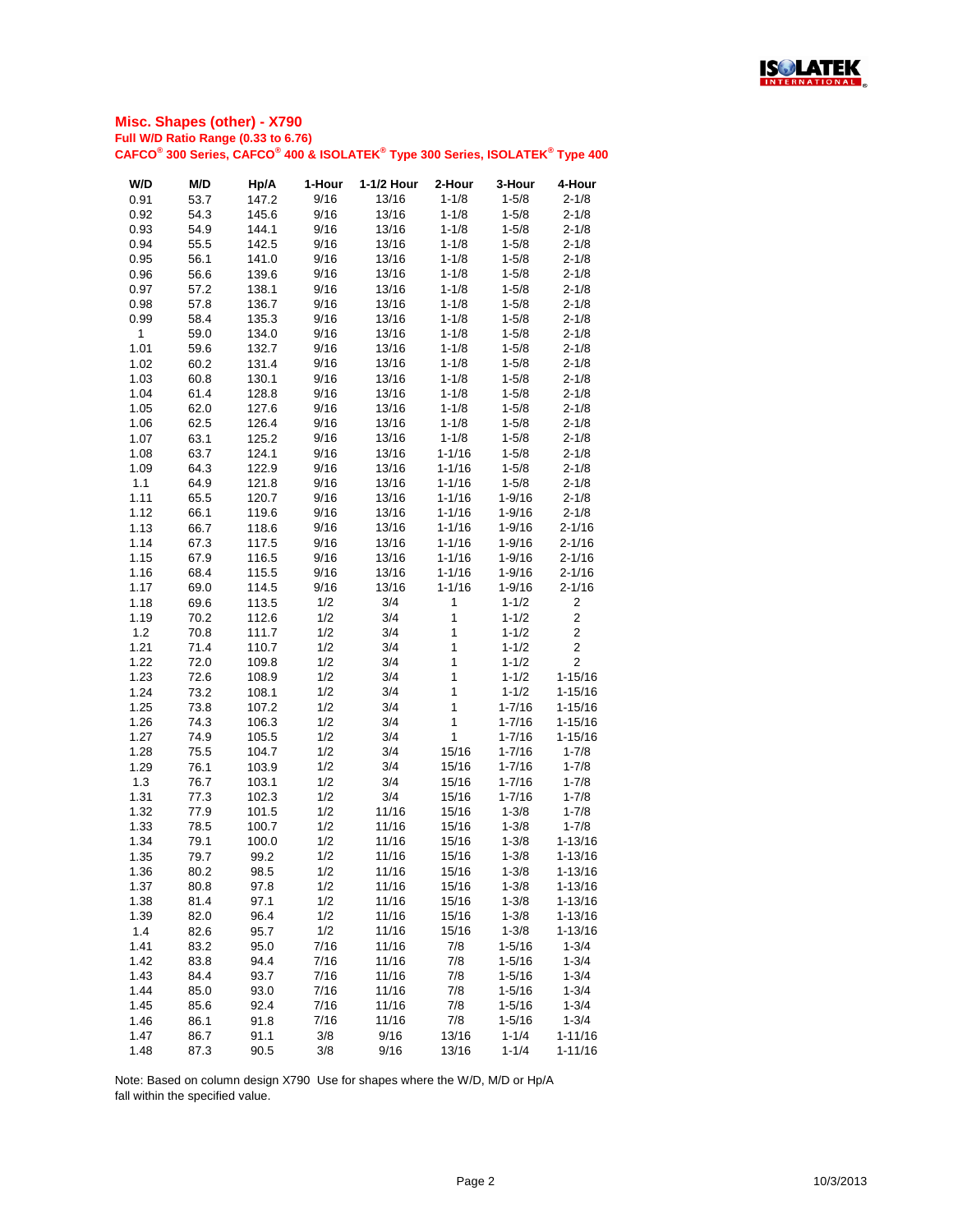

| W/D            | M/D   | Hp/A | 1-Hour | 1-1/2 Hour | 2-Hour | 3-Hour     | 4-Hour      |
|----------------|-------|------|--------|------------|--------|------------|-------------|
| 1.49           | 87.9  | 89.9 | 3/8    | 9/16       | 13/16  | $1 - 1/4$  | $1 - 11/16$ |
| 1.5            | 88.5  | 89.3 | 3/8    | 9/16       | 13/16  | $1 - 1/4$  | $1 - 11/16$ |
| 1.51           | 89.1  | 88.7 | 3/8    | 9/16       | 13/16  | $1 - 1/4$  | $1 - 11/16$ |
| 1.52           | 89.7  | 88.1 | 3/8    | 9/16       | 13/16  | $1 - 1/4$  | $1 - 11/16$ |
| 1.53           | 90.3  | 87.6 | 3/8    | 9/16       | 13/16  | $1 - 1/4$  | $1 - 11/16$ |
| 1.54           | 90.9  | 87.0 | 3/8    | 9/16       | 13/16  | $1 - 1/4$  | $1 - 11/16$ |
| 1.55           | 91.5  | 86.4 | 3/8    | 9/16       | 13/16  | $1 - 1/4$  | $1 - 5/8$   |
| 1.56           | 92.0  | 85.9 | 3/8    | 9/16       | 13/16  | $1 - 1/4$  | $1 - 5/8$   |
| 1.57           | 92.6  | 85.3 | 3/8    | 9/16       | 13/16  | $1 - 1/4$  | $1 - 5/8$   |
| 1.58           | 93.2  | 84.8 | 3/8    | 9/16       | 13/16  | $1 - 1/4$  | $1 - 5/8$   |
| 1.59           | 93.8  | 84.3 | 3/8    | 9/16       | 13/16  | $1 - 1/4$  | $1 - 5/8$   |
| 1.6            | 94.4  | 83.7 | 3/8    | 9/16       | 13/16  | $1 - 3/16$ | $1 - 5/8$   |
| 1.61           | 95.0  | 83.2 | 3/8    | 9/16       | 13/16  | $1 - 3/16$ | $1 - 5/8$   |
| 1.62           | 95.6  | 82.7 | 3/8    | 9/16       | 13/16  | $1 - 3/16$ | $1 - 5/8$   |
| 1.63           | 96.2  | 82.2 | 3/8    | 9/16       | 13/16  | $1 - 3/16$ | $1 - 9/16$  |
| 1.64           | 96.8  | 81.7 | 3/8    | 9/16       | 13/16  | $1 - 3/16$ | $1 - 9/16$  |
| 1.65           | 97.4  | 81.2 | 3/8    | 9/16       | 13/16  | $1 - 3/16$ | $1 - 9/16$  |
| 1.66           | 97.9  | 80.7 | 3/8    | 9/16       | 13/16  | $1 - 3/16$ | $1 - 9/16$  |
| 1.67           | 98.5  | 80.2 | 3/8    | 9/16       | 13/16  | $1 - 3/16$ | $1 - 9/16$  |
| 1.68           | 99.1  | 79.8 | 3/8    | 9/16       | 13/16  | $1 - 3/16$ | $1 - 9/16$  |
| 1.69           | 99.7  | 79.3 | 3/8    | 9/16       | 13/16  | $1 - 3/16$ | $1 - 9/16$  |
| 1.7            | 100.3 | 78.8 | 3/8    | 9/16       | 13/16  | $1 - 3/16$ | $1 - 9/16$  |
| 1.71           | 100.9 | 78.4 | 3/8    | 9/16       | 3/4    | $1 - 1/8$  | $1 - 1/2$   |
| 1.72           | 101.5 | 77.9 | 3/8    | 9/16       | 3/4    | $1 - 1/8$  | $1 - 1/2$   |
| 1.73           | 102.1 | 77.4 | 3/8    | 9/16       | 3/4    | $1 - 1/8$  | $1 - 1/2$   |
| 1.74           | 102.7 | 77.0 | 3/8    | 9/16       | 3/4    | $1 - 1/8$  | $1 - 1/2$   |
| 1.75           | 103.3 | 76.6 | 3/8    | 9/16       | 3/4    | $1 - 1/8$  | $1 - 1/2$   |
| 1.76           | 103.8 | 76.1 | 3/8    | 9/16       | 3/4    | $1 - 1/8$  | $1 - 1/2$   |
| 1.77           | 104.4 | 75.7 | 3/8    | 9/16       | 3/4    | $1 - 1/8$  | $1 - 1/2$   |
| 1.78           | 105.0 | 75.3 | 3/8    | 9/16       | 3/4    | $1 - 1/8$  | $1 - 1/2$   |
| 1.79           | 105.6 | 74.9 | 3/8    | 9/16       | 3/4    | $1 - 1/8$  | $1 - 1/2$   |
| 1.8            | 106.2 | 74.4 | 3/8    | 9/16       | 3/4    | $1 - 1/8$  | $1 - 7/16$  |
| 1.81           | 106.8 | 74.0 | 3/8    | 9/16       | 3/4    | $1 - 1/8$  | $1 - 7/16$  |
| 1.82           | 107.4 | 73.6 | 3/8    | 9/16       | 3/4    | $1 - 1/8$  | $1 - 7/16$  |
| 1.83           | 108.0 | 73.2 | 3/8    | 9/16       | 3/4    | $1 - 1/8$  | $1 - 7/16$  |
| 1.84           | 108.6 | 72.8 | 3/8    | 9/16       | 3/4    | $1 - 1/16$ | $1 - 7/16$  |
| 1.85           | 109.2 | 72.4 | 3/8    | 9/16       | 3/4    | $1 - 1/16$ | $1 - 7/16$  |
| 1.86           | 109.7 | 72.0 | 3/8    | 9/16       | 3/4    | $1 - 1/16$ | $1 - 7/16$  |
| 1.87           | 110.3 | 71.6 | 3/8    | 9/16       | 3/4    | $1 - 1/16$ | $1 - 7/16$  |
| 1.88           | 110.9 | 71.3 | 3/8    | 9/16       | 3/4    | $1 - 1/16$ | $1 - 7/16$  |
| 1.89           | 111.5 | 70.9 | 3/8    | 9/16       | 3/4    | $1 - 1/16$ | $1 - 7/16$  |
| 1.9            | 112.1 | 70.5 | 3/8    | 9/16       | 3/4    | $1 - 1/16$ | $1 - 7/16$  |
| 1.91           | 112.7 | 70.1 | 3/8    | 9/16       | 11/16  | $1 - 1/16$ | $1 - 3/8$   |
| 1.92           | 113.3 | 69.8 | 3/8    | 9/16       | 11/16  | $1 - 1/16$ | $1 - 3/8$   |
| 1.93           | 113.9 | 69.4 | 3/8    | 9/16       | 11/16  | $1 - 1/16$ | $1 - 3/8$   |
| 1.94           | 114.5 | 69.1 | 3/8    | 9/16       | 11/16  | $1 - 1/16$ | $1 - 3/8$   |
| 1.95           | 115.1 | 68.7 | 3/8    | 9/16       | 11/16  | $1 - 1/16$ | $1 - 3/8$   |
| 1.96           | 115.6 | 68.4 | 3/8    | 9/16       | 11/16  | $1 - 1/16$ | $1 - 3/8$   |
| 1.97           | 116.2 | 68.0 | 3/8    | 9/16       | 11/16  | $1 - 1/16$ | $1 - 3/8$   |
| 1.98           | 116.8 | 67.7 | 3/8    | 1/2        | 11/16  | 1          | $1 - 3/8$   |
| 1.99           | 117.4 | 67.3 | 3/8    | 1/2        | 11/16  | 1          | $1 - 3/8$   |
| $\overline{2}$ | 118.0 | 67.0 | 3/8    | 1/2        | 11/16  | 1          | $1 - 3/8$   |
| 2.01           | 118.6 | 66.7 | 3/8    | 1/2        | 11/16  | 1          | $1 - 3/8$   |
| 2.02           | 119.2 | 66.3 | 3/8    | 1/2        | 11/16  | 1          | $1 - 5/16$  |
| 2.03           | 119.8 | 66.0 | 3/8    | 1/2        | 11/16  | 1          | $1 - 5/16$  |
| 2.04           | 120.4 | 65.7 | 3/8    | 1/2        | 11/16  | 1          | $1 - 5/16$  |
| 2.05           | 121.0 | 65.4 | 3/8    | 1/2        | 11/16  | 1          | $1 - 5/16$  |
| 2.06           | 121.5 | 65.0 | 3/8    | 1/2        | 11/16  | 1          | $1 - 5/16$  |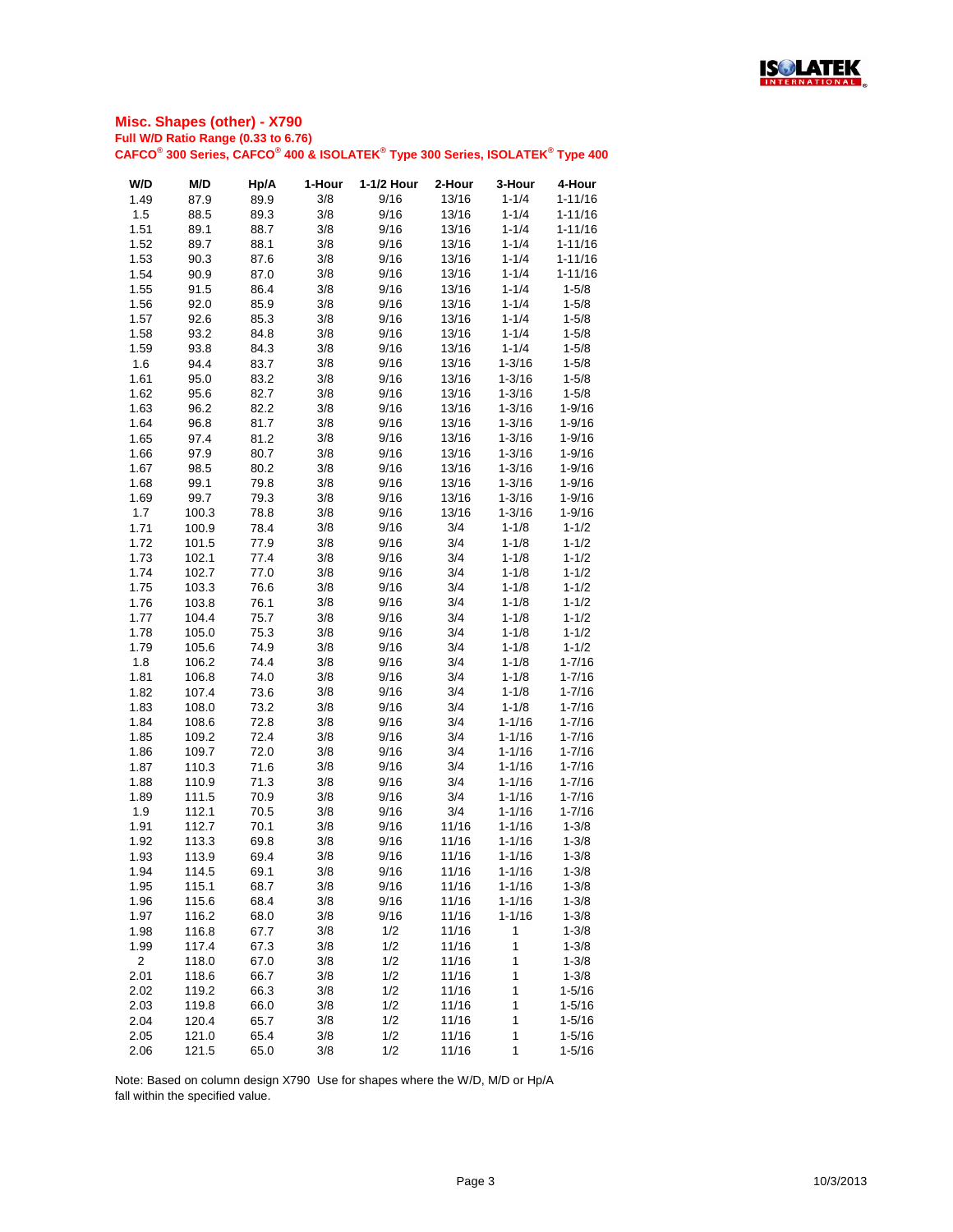

| W/D  | M/D   | Hp/A | 1-Hour | 1-1/2 Hour | 2-Hour | 3-Hour       | 4-Hour     |
|------|-------|------|--------|------------|--------|--------------|------------|
| 2.07 | 122.1 | 64.7 | 3/8    | 1/2        | 11/16  | 1            | $1 - 5/16$ |
| 2.08 | 122.7 | 64.4 | 3/8    | 1/2        | 11/16  | 1            | $1 - 5/16$ |
| 2.09 | 123.3 | 64.1 | 3/8    | 1/2        | 11/16  | $\mathbf 1$  | $1 - 5/16$ |
| 2.1  | 123.9 | 63.8 | 3/8    | 1/2        | 11/16  | $\mathbf{1}$ | $1 - 5/16$ |
| 2.11 | 124.5 | 63.5 | 3/8    | 1/2        | 11/16  | $\mathbf{1}$ | $1 - 5/16$ |
| 2.12 | 125.1 | 63.2 | 3/8    | 1/2        | 11/16  | 1            | $1 - 5/16$ |
| 2.13 | 125.7 | 62.9 | 3/8    | 1/2        | 11/16  | $\mathbf 1$  | $1 - 5/16$ |
| 2.14 | 126.3 | 62.6 | 5/16   | 1/2        | 5/8    | 15/16        | $1 - 1/4$  |
| 2.15 | 126.9 | 62.3 | 5/16   | 1/2        | 5/8    | 15/16        | $1 - 1/4$  |
| 2.16 | 127.4 | 62.0 | 5/16   | 1/2        | 5/8    | 15/16        | $1 - 1/4$  |
| 2.17 | 128.0 | 61.7 | 5/16   | 1/2        | 5/8    | 15/16        | $1 - 1/4$  |
| 2.18 | 128.6 | 61.5 | 5/16   | 1/2        | 5/8    | 15/16        | $1 - 1/4$  |
| 2.19 | 129.2 | 61.2 | 5/16   | 1/2        | 5/8    | 15/16        | $1 - 1/4$  |
| 2.2  | 129.8 | 60.9 | 5/16   | 1/2        | 5/8    | 15/16        | $1 - 1/4$  |
| 2.21 | 130.4 | 60.6 | 5/16   | 1/2        | 5/8    | 15/16        | $1 - 1/4$  |
| 2.22 | 131.0 | 60.4 | 5/16   | 1/2        | 5/8    | 15/16        | $1 - 1/4$  |
| 2.23 | 131.6 | 60.1 | 5/16   | 1/2        | 5/8    | 15/16        | $1 - 1/4$  |
| 2.24 | 132.2 | 59.8 | 5/16   | 1/2        | 5/8    | 15/16        | $1 - 1/4$  |
| 2.25 | 132.8 | 59.5 | 5/16   | 1/2        | 5/8    | 15/16        | $1 - 1/4$  |
| 2.26 | 133.3 | 59.3 | 5/16   | 1/2        | 5/8    | 15/16        | $1 - 1/4$  |
| 2.27 | 133.9 | 59.0 | 5/16   | 1/2        | 5/8    | 15/16        | $1 - 3/16$ |
| 2.28 | 134.5 | 58.8 | 5/16   | 1/2        | 5/8    | 15/16        | $1 - 3/16$ |
| 2.29 | 135.1 | 58.5 | 5/16   | 1/2        | 5/8    | 15/16        | $1 - 3/16$ |
| 2.3  | 135.7 | 58.3 | 5/16   | 1/2        | 5/8    | 15/16        | $1 - 3/16$ |
| 2.31 | 136.3 | 58.0 | 5/16   | 1/2        | 5/8    | 15/16        | $1 - 3/16$ |
| 2.32 | 136.9 |      | 5/16   | 7/16       | 5/8    | 7/8          |            |
|      |       | 57.8 |        |            |        |              | $1 - 3/16$ |
| 2.33 | 137.5 | 57.5 | 5/16   | 7/16       | 5/8    | 7/8          | $1 - 3/16$ |
| 2.34 | 138.1 | 57.3 | 5/16   | 7/16       | 5/8    | 7/8          | $1 - 3/16$ |
| 2.35 | 138.7 | 57.0 | 5/16   | 7/16       | 5/8    | 7/8          | $1 - 3/16$ |
| 2.36 | 139.2 | 56.8 | 5/16   | 7/16       | 5/8    | 7/8          | $1 - 3/16$ |
| 2.37 | 139.8 | 56.5 | 5/16   | 7/16       | 5/8    | 7/8          | $1 - 3/16$ |
| 2.38 | 140.4 | 56.3 | 5/16   | 7/16       | 5/8    | 7/8          | $1 - 3/16$ |
| 2.39 | 141.0 | 56.1 | 5/16   | 7/16       | 5/8    | 7/8          | $1 - 3/16$ |
| 2.4  | 141.6 | 55.8 | 5/16   | 7/16       | 5/8    | 7/8          | $1 - 3/16$ |
| 2.41 | 142.2 | 55.6 | 5/16   | 7/16       | 5/8    | 7/8          | $1 - 3/16$ |
| 2.42 | 142.8 | 55.4 | 5/16   | 7/16       | 9/16   | 7/8          | $1 - 1/8$  |
| 2.43 | 143.4 | 55.1 | 5/16   | 7/16       | 9/16   | 7/8          | $1 - 1/8$  |
| 2.44 | 144.0 | 54.9 | 5/16   | 7/16       | 9/16   | 7/8          | $1 - 1/8$  |
| 2.45 | 144.6 | 54.7 | 5/16   | 7/16       | 9/16   | 7/8          | $1 - 1/8$  |
| 2.46 | 145.1 | 54.5 | 5/16   | 7/16       | 9/16   | 7/8          | $1 - 1/8$  |
| 2.47 | 145.7 | 54.2 | 5/16   | 7/16       | 9/16   | 7/8          | $1 - 1/8$  |
| 2.48 | 146.3 | 54.0 | 5/16   | 7/16       | 9/16   | 7/8          | $1 - 1/8$  |
| 2.49 | 146.9 | 53.8 | 5/16   | 7/16       | 9/16   | 7/8          | $1 - 1/8$  |
| 2.5  | 147.5 | 53.6 | 5/16   | 7/16       | 9/16   | 7/8          | $1 - 1/8$  |
| 2.51 | 148.1 | 53.4 | 5/16   | 1/2        | 5/8    | 15/16        | $1 - 3/16$ |
| 2.52 | 148.7 | 53.2 | 5/16   | 1/2        | 5/8    | 15/16        | $1 - 3/16$ |
| 2.53 | 149.3 | 53.0 | 5/16   | 1/2        | 5/8    | 15/16        | $1 - 3/16$ |
| 2.54 | 149.9 | 52.7 | 5/16   | 1/2        | 5/8    | 15/16        | $1 - 3/16$ |
| 2.55 | 150.5 | 52.5 | 1/4    | 7/16       | 5/8    | 7/8          | $1 - 3/16$ |
| 2.56 | 151.0 | 52.3 | 1/4    | 7/16       | 5/8    | 7/8          | $1 - 3/16$ |
| 2.57 | 151.6 | 52.1 | 1/4    | 7/16       | 5/8    | 7/8          | $1 - 3/16$ |
| 2.58 | 152.2 | 51.9 | 1/4    | 7/16       | 5/8    | 7/8          | $1 - 3/16$ |
| 2.59 | 152.8 | 51.7 | 1/4    | 7/16       | 5/8    | 7/8          | $1 - 3/16$ |
| 2.6  | 153.4 | 51.5 | 1/4    | 7/16       | 5/8    | 7/8          | $1 - 3/16$ |
| 2.61 | 154.0 | 51.3 | 1/4    | 7/16       | 5/8    | 7/8          | $1 - 3/16$ |
| 2.62 | 154.6 | 51.1 | 1/4    | 7/16       | 5/8    | 7/8          | $1 - 3/16$ |
| 2.63 | 155.2 | 50.9 | 1/4    | 7/16       | 5/8    | 7/8          | $1 - 3/16$ |
| 2.64 | 155.8 | 50.8 | 1/4    | 7/16       | 5/8    | 7/8          | $1 - 3/16$ |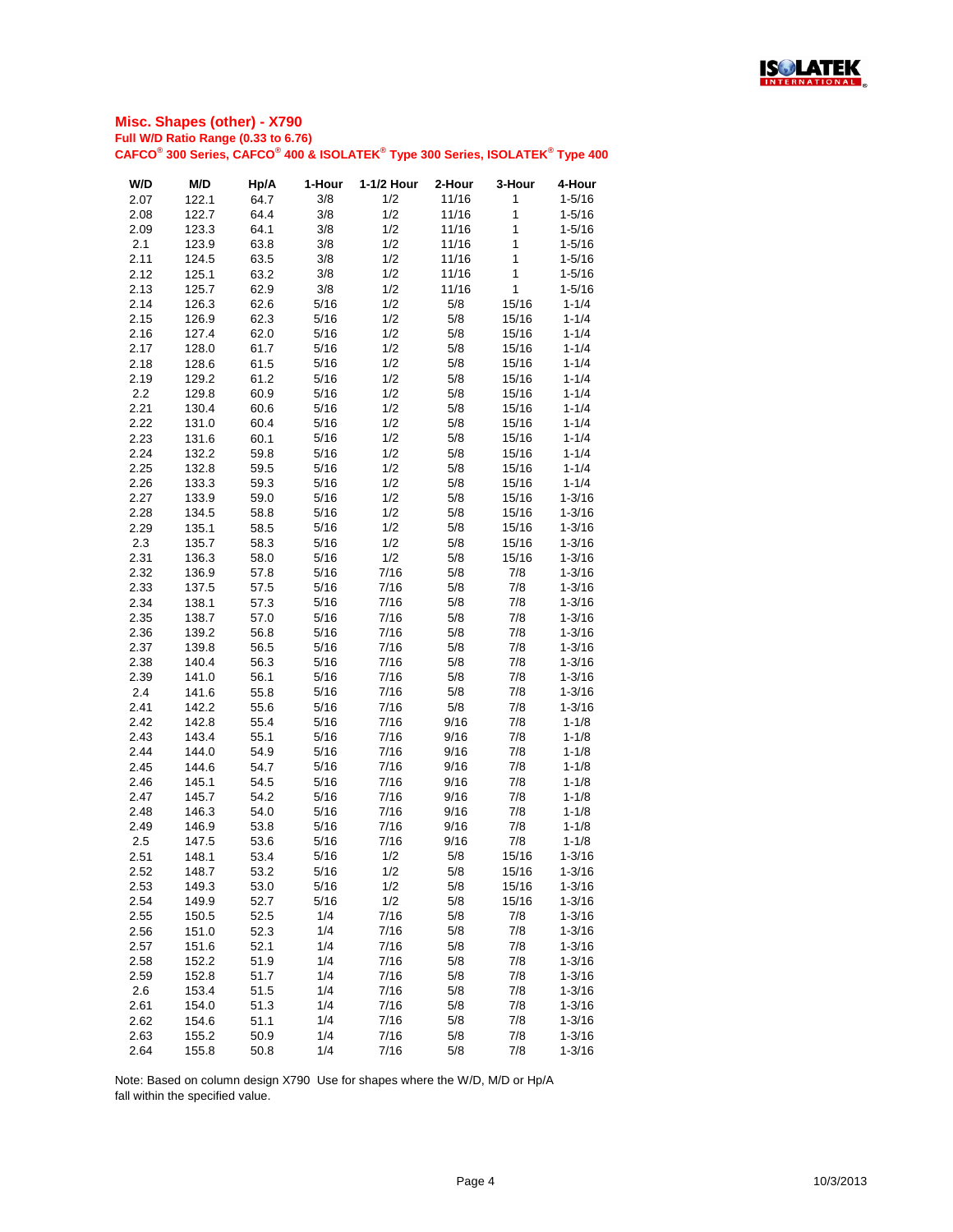

| W/D  | M/D   | Hp/A | 1-Hour | 1-1/2 Hour | 2-Hour | 3-Hour | 4-Hour     |
|------|-------|------|--------|------------|--------|--------|------------|
| 2.65 | 156.4 | 50.6 | 1/4    | 7/16       | 9/16   | 7/8    | $1 - 1/8$  |
| 2.66 | 156.9 | 50.4 | 1/4    | 7/16       | 9/16   | 7/8    | $1 - 1/8$  |
| 2.67 | 157.5 | 50.2 | 1/4    | 7/16       | 9/16   | 7/8    | $1 - 1/8$  |
| 2.68 | 158.1 | 50.0 | 1/4    | 7/16       | 9/16   | 7/8    | $1 - 1/8$  |
| 2.69 | 158.7 | 49.8 | 1/4    | 7/16       | 9/16   | 7/8    | $1 - 1/8$  |
| 2.7  | 159.3 | 49.6 | 1/4    | 7/16       | 9/16   | 7/8    | $1 - 1/8$  |
| 2.71 | 159.9 | 49.4 | 1/4    | 7/16       | 9/16   | 7/8    | $1 - 1/8$  |
| 2.72 | 160.5 | 49.3 | 1/4    | 7/16       | 9/16   | 7/8    | $1 - 1/8$  |
| 2.73 | 161.1 | 49.1 | 1/4    | 7/16       | 9/16   | 7/8    | $1 - 1/8$  |
| 2.74 | 161.7 | 48.9 | 1/4    | 7/16       | 9/16   | 7/8    | $1 - 1/8$  |
| 2.75 | 162.3 | 48.7 | 1/4    | 7/16       | 9/16   | 7/8    | $1 - 1/8$  |
| 2.76 | 162.8 | 48.5 | 1/4    | 7/16       | 9/16   | 13/16  | $1 - 1/8$  |
| 2.77 | 163.4 | 48.4 | 1/4    | 7/16       | 9/16   | 13/16  | $1 - 1/8$  |
| 2.78 | 164.0 | 48.2 | 1/4    | 7/16       | 9/16   | 13/16  | $1 - 1/8$  |
| 2.79 | 164.6 | 48.0 | 1/4    | 7/16       | 9/16   | 13/16  | $1 - 1/8$  |
| 2.8  | 165.2 | 47.9 | 1/4    | 7/16       | 9/16   | 13/16  | $1 - 1/8$  |
| 2.81 | 165.8 | 47.7 | 1/4    | 7/16       | 9/16   | 13/16  | $1 - 1/8$  |
| 2.82 | 166.4 | 47.5 | 1/4    | 7/16       | 9/16   | 13/16  | $1 - 1/16$ |
| 2.83 | 167.0 | 47.3 | 1/4    | 7/16       | 9/16   | 13/16  | $1 - 1/16$ |
| 2.84 | 167.6 | 47.2 | 1/4    | 7/16       | 9/16   | 13/16  | $1 - 1/16$ |
| 2.85 | 168.2 | 47.0 | 1/4    | 7/16       | 9/16   | 13/16  | $1 - 1/16$ |
| 2.86 | 168.7 | 46.8 | 1/4    | 7/16       | 9/16   | 13/16  | $1 - 1/16$ |
| 2.87 | 169.3 | 46.7 | 1/4    | 7/16       | 9/16   | 13/16  | $1 - 1/16$ |
| 2.88 | 169.9 | 46.5 | 1/4    | 7/16       | 9/16   | 13/16  | $1 - 1/16$ |
| 2.89 | 170.5 | 46.4 | 1/4    | 7/16       | 9/16   | 13/16  | $1 - 1/16$ |
| 2.9  | 171.1 | 46.2 | 1/4    | 7/16       | 9/16   | 13/16  | $1 - 1/16$ |
| 2.91 | 171.7 | 46.0 | 1/4    | 7/16       | 9/16   | 13/16  | $1 - 1/16$ |
| 2.92 | 172.3 | 45.9 | 1/4    | 7/16       | 9/16   | 13/16  | $1 - 1/16$ |
| 2.93 | 172.9 | 45.7 | 1/4    | 7/16       | 9/16   | 13/16  | $1 - 1/16$ |
| 2.94 | 173.5 | 45.6 | 1/4    | 7/16       | 9/16   | 13/16  | $1 - 1/16$ |
| 2.95 | 174.1 | 45.4 | 1/4    | 7/16       | 9/16   | 13/16  | $1 - 1/16$ |
| 2.96 | 174.6 | 45.3 | 1/4    | 7/16       | 9/16   | 13/16  | $1 - 1/16$ |
| 2.97 | 175.2 | 45.1 | 1/4    | 7/16       | 9/16   | 13/16  | $1 - 1/16$ |
| 2.98 | 175.8 | 45.0 | 1/4    | 7/16       | 9/16   | 13/16  | $1 - 1/16$ |
| 2.99 | 176.4 | 44.8 | 1/4    | 7/16       | 9/16   | 13/16  | $1 - 1/16$ |
| 3    | 177.0 | 44.7 | 1/4    | 3/8        | 1/2    | 3/4    | 1          |
| 3.01 | 177.6 | 44.5 | 1/4    | 3/8        | 1/2    | 3/4    | 1          |
| 3.02 | 178.2 | 44.4 | 1/4    | 3/8        | 1/2    | 3/4    | 1          |
| 3.03 | 178.8 | 44.2 | 1/4    | 3/8        | 1/2    | 3/4    | 1          |
| 3.04 | 179.4 | 44.1 | 1/4    | 3/8        | 1/2    | 3/4    | 1          |
| 3.05 | 180.0 | 43.9 | 1/4    | 3/8        | 1/2    | 3/4    | 1          |
| 3.06 | 180.5 | 43.8 | 1/4    | 3/8        | 1/2    | 3/4    | 1          |
| 3.07 | 181.1 | 43.6 | 1/4    | 3/8        | 1/2    | 3/4    | 1          |
| 3.08 | 181.7 | 43.5 | 1/4    | 3/8        | 1/2    | 3/4    | 1          |
| 3.09 | 182.3 | 43.4 | 1/4    | 3/8        | 1/2    | 3/4    | 1          |
| 3.1  | 182.9 | 43.2 | 1/4    | 3/8        | 1/2    | 3/4    | 1          |
| 3.11 | 183.5 | 43.1 | 1/4    | 3/8        | 1/2    | 3/4    | 1          |
| 3.12 | 184.1 | 42.9 | 1/4    | 3/8        | 1/2    | 3/4    | 1          |
| 3.13 | 184.7 | 42.8 | 1/4    | 3/8        | 1/2    | 3/4    | 1          |
| 3.14 | 185.3 | 42.7 | 1/4    | 3/8        | 1/2    | 3/4    | 1          |
| 3.15 | 185.9 | 42.5 | 1/4    | 3/8        | 1/2    | 3/4    | 1          |
| 3.16 | 186.4 | 42.4 | 1/4    | 3/8        | 1/2    | 3/4    | 1          |
| 3.17 | 187.0 | 42.3 | 1/4    | 3/8        | 1/2    | 3/4    | 1          |
| 3.18 | 187.6 | 42.1 | 1/4    | 3/8        | 1/2    | 3/4    | 1          |
| 3.19 | 188.2 | 42.0 | 1/4    | 3/8        | 1/2    | 3/4    | 1          |
| 3.2  | 188.8 | 41.9 | 1/4    | 3/8        | 1/2    | 3/4    | 1          |
| 3.21 | 189.4 | 41.7 | 1/4    | 3/8        | 1/2    | 3/4    | 1          |
| 3.22 | 190.0 | 41.6 | 1/4    | 3/8        | 1/2    | 3/4    | 15/16      |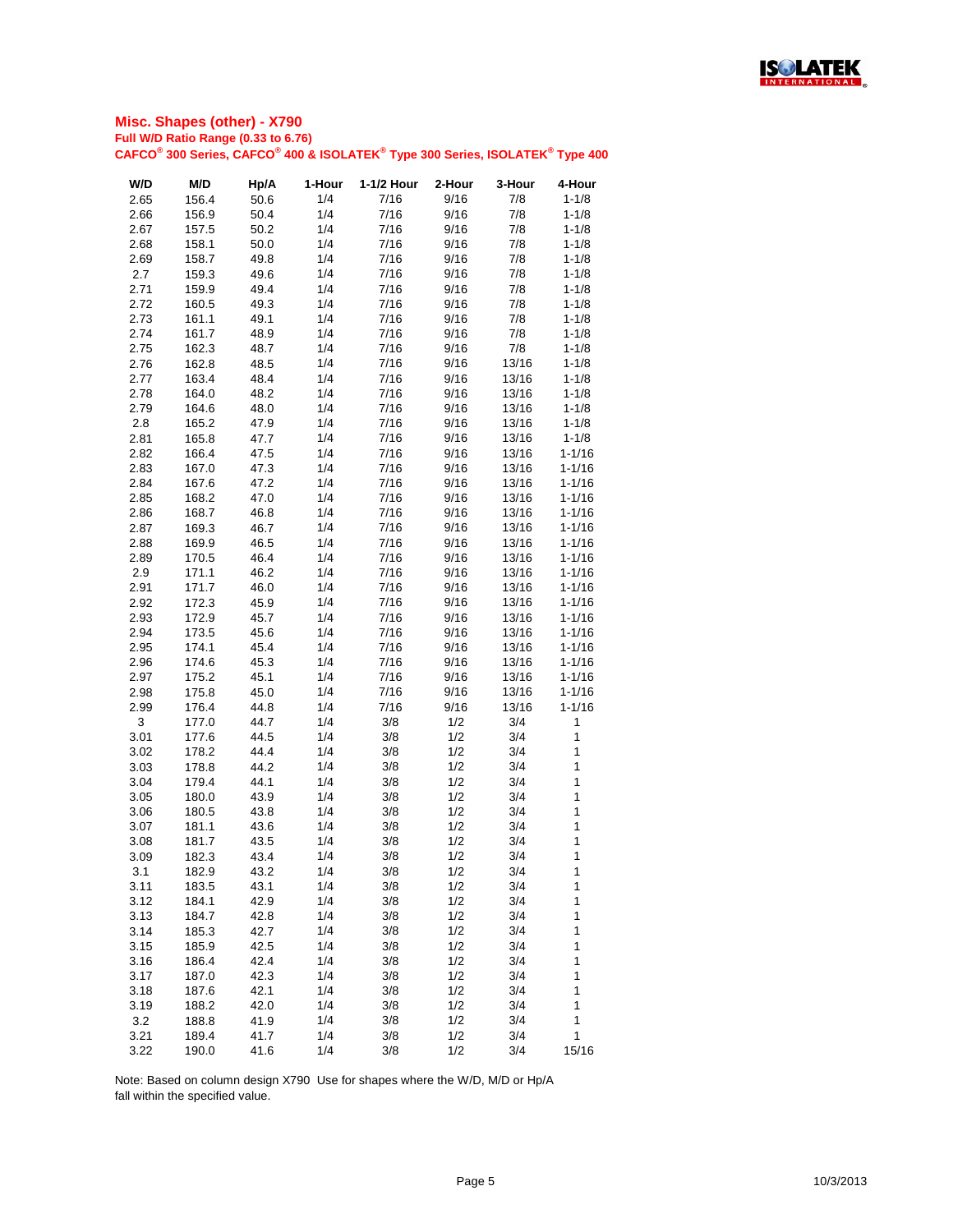

| W/D  | M/D   | Hp/A | 1-Hour | 1-1/2 Hour | 2-Hour | 3-Hour | 4-Hour |
|------|-------|------|--------|------------|--------|--------|--------|
| 3.23 | 190.6 | 41.5 | 1/4    | 3/8        | 1/2    | 3/4    | 15/16  |
| 3.24 | 191.2 | 41.4 | 1/4    | 3/8        | 1/2    | 3/4    | 15/16  |
| 3.25 | 191.8 | 41.2 | 1/4    | 3/8        | 1/2    | 3/4    | 15/16  |
| 3.26 | 192.3 | 41.1 | 1/4    | 3/8        | 1/2    | 3/4    | 15/16  |
| 3.27 | 192.9 | 41.0 | 1/4    | 3/8        | 1/2    | 3/4    | 15/16  |
|      |       |      |        |            |        |        |        |
| 3.28 | 193.5 | 40.8 | 1/4    | 3/8        | 1/2    | 3/4    | 15/16  |
| 3.29 | 194.1 | 40.7 | 1/4    | 3/8        | 1/2    | 3/4    | 15/16  |
| 3.3  | 194.7 | 40.6 | 1/4    | 3/8        | 1/2    | 11/16  | 15/16  |
| 3.31 | 195.3 | 40.5 | 1/4    | 3/8        | 1/2    | 11/16  | 15/16  |
| 3.32 | 195.9 | 40.4 | 1/4    | 3/8        | 1/2    | 11/16  | 15/16  |
| 3.33 | 196.5 | 40.2 | 1/4    | 3/8        | 1/2    | 11/16  | 15/16  |
| 3.34 | 197.1 | 40.1 | 1/4    | 3/8        | 1/2    | 11/16  | 15/16  |
| 3.35 | 197.7 | 40.0 | 1/4    | 3/8        | 1/2    | 11/16  | 15/16  |
| 3.36 | 198.2 | 39.9 | 1/4    | 3/8        | 1/2    | 11/16  | 15/16  |
| 3.37 | 198.8 | 39.8 | 1/4    | 3/8        | 1/2    | 11/16  | 15/16  |
| 3.38 | 199.4 | 39.6 | 1/4    | 3/8        | 1/2    | 11/16  | 15/16  |
| 3.39 | 200.0 | 39.5 | 1/4    | 3/8        | 1/2    | 11/16  | 15/16  |
| 3.4  | 200.6 | 39.4 | 1/4    | 3/8        | 1/2    | 11/16  | 15/16  |
| 3.41 | 201.2 | 39.3 | 1/4    | 3/8        | 1/2    | 11/16  | 15/16  |
| 3.42 | 201.8 | 39.2 | 1/4    | 3/8        | 1/2    | 11/16  | 15/16  |
| 3.43 | 202.4 | 39.1 | 1/4    | 3/8        | 1/2    | 11/16  | 15/16  |
| 3.44 | 203.0 | 38.9 | 1/4    | 3/8        | 1/2    | 11/16  | 15/16  |
| 3.45 | 203.6 | 38.8 | 1/4    | 3/8        | 1/2    | 11/16  | 15/16  |
| 3.46 | 204.1 | 38.7 | 1/4    | 3/8        | 7/16   | 11/16  | 7/8    |
| 3.47 | 204.7 | 38.6 | 1/4    | 3/8        | 7/16   | 11/16  | 7/8    |
|      |       |      |        |            |        |        |        |
| 3.48 | 205.3 | 38.5 | 1/4    | 3/8        | 7/16   | 11/16  | 7/8    |
| 3.49 | 205.9 | 38.4 | 1/4    | 3/8        | 7/16   | 11/16  | 7/8    |
| 3.5  | 206.5 | 38.3 | 1/4    | 3/8        | 7/16   | 11/16  | 7/8    |
| 3.51 | 207.1 | 38.2 | 1/4    | 3/8        | 7/16   | 11/16  | 7/8    |
| 3.52 | 207.7 | 38.1 | 1/4    | 3/8        | 7/16   | 11/16  | 7/8    |
| 3.53 | 208.3 | 38.0 | 1/4    | 3/8        | 7/16   | 11/16  | 7/8    |
| 3.54 | 208.9 | 37.8 | 1/4    | 3/8        | 7/16   | 11/16  | 7/8    |
| 3.55 | 209.5 | 37.7 | 1/4    | 3/8        | 7/16   | 11/16  | 7/8    |
| 3.56 | 210.0 | 37.6 | 1/4    | 3/8        | 7/16   | 11/16  | 7/8    |
| 3.57 | 210.6 | 37.5 | 1/4    | 3/8        | 7/16   | 11/16  | 7/8    |
| 3.58 | 211.2 | 37.4 | 1/4    | 3/8        | 7/16   | 11/16  | 7/8    |
| 3.59 | 211.8 | 37.3 | 1/4    | 3/8        | 7/16   | 11/16  | 7/8    |
| 3.6  | 212.4 | 37.2 | 1/4    | 3/8        | 7/16   | 11/16  | 7/8    |
| 3.61 | 213.0 | 37.1 | 1/4    | 3/8        | 7/16   | 11/16  | 7/8    |
| 3.62 | 213.6 | 37.0 | 1/4    | 3/8        | 7/16   | 11/16  | 7/8    |
| 3.63 | 214.2 | 36.9 | 1/4    | 3/8        | 7/16   | 11/16  | 7/8    |
| 3.64 | 214.8 | 36.8 | 1/4    | 5/16       | 7/16   | 5/8    | 7/8    |
| 3.65 | 215.4 | 36.7 | 1/4    | 5/16       | 7/16   | 5/8    | 7/8    |
| 3.66 | 215.9 | 36.6 | 1/4    | 5/16       | 7/16   | 5/8    | 7/8    |
| 3.67 | 216.5 | 36.5 | 1/4    | 5/16       | 7/16   | 5/8    | 7/8    |
| 3.68 | 217.1 | 36.4 | 1/4    | 5/16       | 7/16   | 5/8    | 7/8    |
| 3.69 | 217.7 | 36.3 | 1/4    | 5/16       | 7/16   | 5/8    | 7/8    |
|      |       |      | 1/4    | 5/16       | 7/16   | 5/8    | 7/8    |
| 3.7  | 218.3 | 36.2 |        |            |        |        |        |
| 3.71 | 218.9 | 36.1 | 1/4    | 5/16       | 7/16   | 5/8    | 7/8    |
| 3.72 | 219.5 | 36.0 | 1/4    | 5/16       | 7/16   | 5/8    | 7/8    |
| 3.73 | 220.1 | 35.9 | 1/4    | 5/16       | 7/16   | 5/8    | 7/8    |
| 3.74 | 220.7 | 35.8 | 1/4    | 5/16       | 7/16   | 5/8    | 13/16  |
| 3.75 | 221.3 | 35.7 | 1/4    | 5/16       | 7/16   | 5/8    | 13/16  |
| 3.76 | 221.8 | 35.6 | 1/4    | 5/16       | 7/16   | 5/8    | 13/16  |
| 3.77 | 222.4 | 35.5 | 1/4    | 5/16       | 7/16   | 5/8    | 13/16  |
| 3.78 | 223.0 | 35.4 | 1/4    | 5/16       | 7/16   | 5/8    | 13/16  |
| 3.79 | 223.6 | 35.4 | 1/4    | 5/16       | 7/16   | 5/8    | 13/16  |
| 3.8  | 224.2 | 35.3 | 1/4    | 5/16       | 7/16   | 5/8    | 13/16  |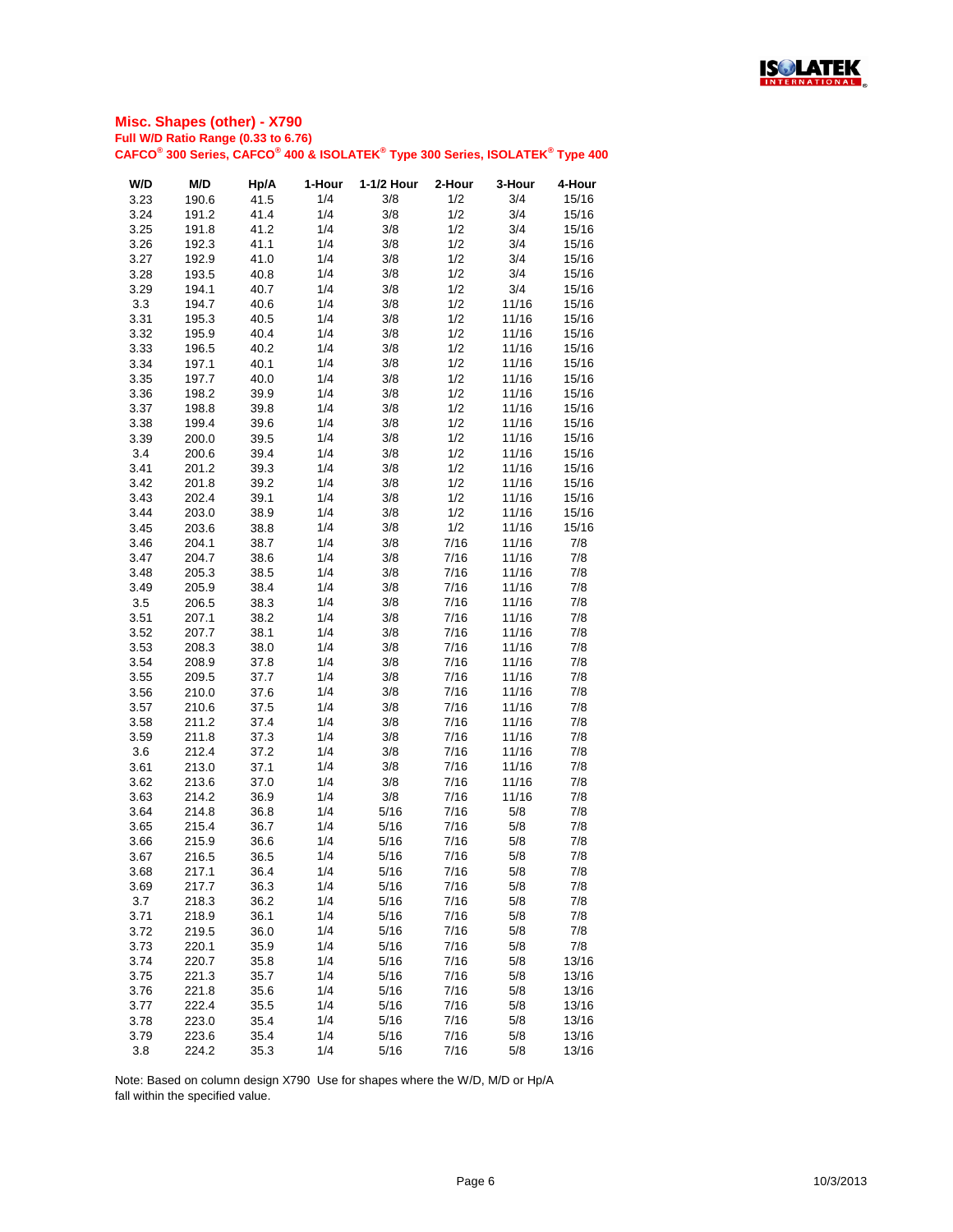

| W/D                     | M/D   | Hp/A | 1-Hour | 1-1/2 Hour | 2-Hour | 3-Hour | 4-Hour |
|-------------------------|-------|------|--------|------------|--------|--------|--------|
| 3.81                    | 224.8 | 35.2 | 1/4    | 5/16       | 7/16   | 5/8    | 13/16  |
| 3.82                    | 225.4 | 35.1 | 1/4    | 5/16       | 7/16   | 5/8    | 13/16  |
| 3.83                    | 226.0 | 35.0 | 1/4    | 5/16       | 7/16   | 5/8    | 13/16  |
|                         |       |      | 1/4    |            |        |        |        |
| 3.84                    | 226.6 | 34.9 |        | 5/16       | 7/16   | 5/8    | 13/16  |
| 3.85                    | 227.2 | 34.8 | 1/4    | 5/16       | 7/16   | 5/8    | 13/16  |
| 3.86                    | 227.7 | 34.7 | 1/4    | 5/16       | 7/16   | 5/8    | 13/16  |
| 3.87                    | 228.3 | 34.6 | 1/4    | 5/16       | 7/16   | 5/8    | 13/16  |
| 3.88                    | 228.9 | 34.5 | 1/4    | 5/16       | 7/16   | 5/8    | 13/16  |
| 3.89                    | 229.5 | 34.4 | 1/4    | 5/16       | 7/16   | 5/8    | 13/16  |
| 3.9                     | 230.1 | 34.4 | 1/4    | 5/16       | 7/16   | 5/8    | 13/16  |
| 3.91                    | 230.7 | 34.3 | 1/4    | 5/16       | 7/16   | 5/8    | 13/16  |
| 3.92                    | 231.3 | 34.2 | 1/4    | 5/16       | 7/16   | 5/8    | 13/16  |
| 3.93                    | 231.9 | 34.1 | 1/4    | 5/16       | 7/16   | 5/8    | 13/16  |
| 3.94                    | 232.5 | 34.0 | 1/4    | 5/16       | 7/16   | 5/8    | 13/16  |
| 3.95                    | 233.1 | 33.9 | 1/4    | 5/16       | 7/16   | 5/8    | 13/16  |
| 3.96                    | 233.6 | 33.8 | 1/4    | 5/16       | 7/16   | 5/8    | 13/16  |
|                         |       |      | 1/4    | 5/16       | 7/16   | 5/8    | 13/16  |
| 3.97                    | 234.2 | 33.7 |        |            |        |        |        |
| 3.98                    | 234.8 | 33.7 | 1/4    | 5/16       | 7/16   | 5/8    | 13/16  |
| 3.99                    | 235.4 | 33.6 | 1/4    | 5/16       | 7/16   | 5/8    | 13/16  |
| $\overline{\mathbf{4}}$ | 236.0 | 33.5 | 1/4    | 5/16       | 7/16   | 5/8    | 13/16  |
| 4.01                    | 236.6 | 33.4 | 1/4    | 5/16       | 7/16   | 5/8    | 13/16  |
| 4.02                    | 237.2 | 33.3 | 1/4    | 5/16       | 7/16   | 5/8    | 13/16  |
| 4.03                    | 237.8 | 33.2 | 1/4    | 5/16       | 7/16   | 5/8    | 13/16  |
| 4.04                    | 238.4 | 33.2 | 1/4    | 5/16       | 7/16   | 5/8    | 13/16  |
| 4.05                    | 239.0 | 33.1 | 1/4    | 5/16       | 7/16   | 5/8    | 13/16  |
| 4.06                    | 239.5 | 33.0 | 1/4    | 5/16       | 7/16   | 5/8    | 13/16  |
| 4.07                    | 240.1 | 32.9 | 1/4    | 5/16       | 3/8    | 9/16   | 3/4    |
| 4.08                    | 240.7 | 32.8 | 1/4    | 5/16       | 3/8    | 9/16   | 3/4    |
| 4.09                    | 241.3 |      | 1/4    | 5/16       | 3/8    | 9/16   | 3/4    |
|                         |       | 32.8 |        |            |        |        |        |
| 4.1                     | 241.9 | 32.7 | 1/4    | 5/16       | 3/8    | 9/16   | 3/4    |
| 4.11                    | 242.5 | 32.6 | 1/4    | 5/16       | 3/8    | 9/16   | 3/4    |
| 4.12                    | 243.1 | 32.5 | 1/4    | 5/16       | 3/8    | 9/16   | 3/4    |
| 4.13                    | 243.7 | 32.4 | 1/4    | 5/16       | 3/8    | 9/16   | 3/4    |
| 4.14                    | 244.3 | 32.4 | 1/4    | 5/16       | 3/8    | 9/16   | 3/4    |
| 4.15                    | 244.9 | 32.3 | 1/4    | 5/16       | 3/8    | 9/16   | 3/4    |
| 4.16                    | 245.4 | 32.2 | 1/4    | 5/16       | 3/8    | 9/16   | 3/4    |
| 4.17                    | 246.0 | 32.1 | 1/4    | 5/16       | 3/8    | 9/16   | 3/4    |
| 4.18                    | 246.6 | 32.1 | 1/4    | 5/16       | 3/8    | 9/16   | 3/4    |
| 4.19                    | 247.2 | 32.0 | 1/4    | 5/16       | 3/8    | 9/16   | 3/4    |
| 4.2                     | 247.8 | 31.9 | 1/4    | 5/16       | 3/8    | 9/16   | 3/4    |
| 4.21                    | 248.4 | 31.8 | 1/4    | 5/16       | 3/8    | 9/16   | 3/4    |
|                         |       |      |        |            |        |        |        |
| 4.22                    | 249.0 | 31.7 | 1/4    | 5/16       | 3/8    | 9/16   | 3/4    |
| 4.23                    | 249.6 | 31.7 | 1/4    | 5/16       | 3/8    | 9/16   | 3/4    |
| 4.24                    | 250.2 | 31.6 | 1/4    | 5/16       | 3/8    | 9/16   | 3/4    |
| 4.25                    | 250.8 | 31.5 | 1/4    | 5/16       | 3/8    | 9/16   | 3/4    |
| 4.26                    | 251.3 | 31.5 | 1/4    | 5/16       | 3/8    | 9/16   | 3/4    |
| 4.27                    | 251.9 | 31.4 | 1/4    | 5/16       | 3/8    | 9/16   | 3/4    |
| 4.28                    | 252.5 | 31.3 | 1/4    | 5/16       | 3/8    | 9/16   | 3/4    |
| 4.29                    | 253.1 | 31.2 | 1/4    | 5/16       | 3/8    | 9/16   | 3/4    |
| 4.3                     | 253.7 | 31.2 | 1/4    | 5/16       | 3/8    | 9/16   | 3/4    |
| 4.31                    | 254.3 | 31.1 | 1/4    | 5/16       | 3/8    | 9/16   | 3/4    |
| 4.32                    | 254.9 | 31.0 | 1/4    | 5/16       | 3/8    | 9/16   | 3/4    |
| 4.33                    |       | 30.9 | 1/4    | 5/16       | 3/8    | 9/16   | 3/4    |
|                         | 255.5 |      |        |            |        |        |        |
| 4.34                    | 256.1 | 30.9 | 1/4    | 5/16       | 3/8    | 9/16   | 3/4    |
| 4.35                    | 256.7 | 30.8 | 1/4    | 5/16       | 3/8    | 9/16   | 3/4    |
| 4.36                    | 257.2 | 30.7 | 1/4    | 5/16       | 3/8    | 9/16   | 3/4    |
| 4.37                    | 257.8 | 30.7 | 1/4    | 5/16       | 3/8    | 9/16   | 3/4    |
| 4.38                    | 258.4 | 30.6 | 1/4    | 5/16       | 3/8    | 9/16   | 3/4    |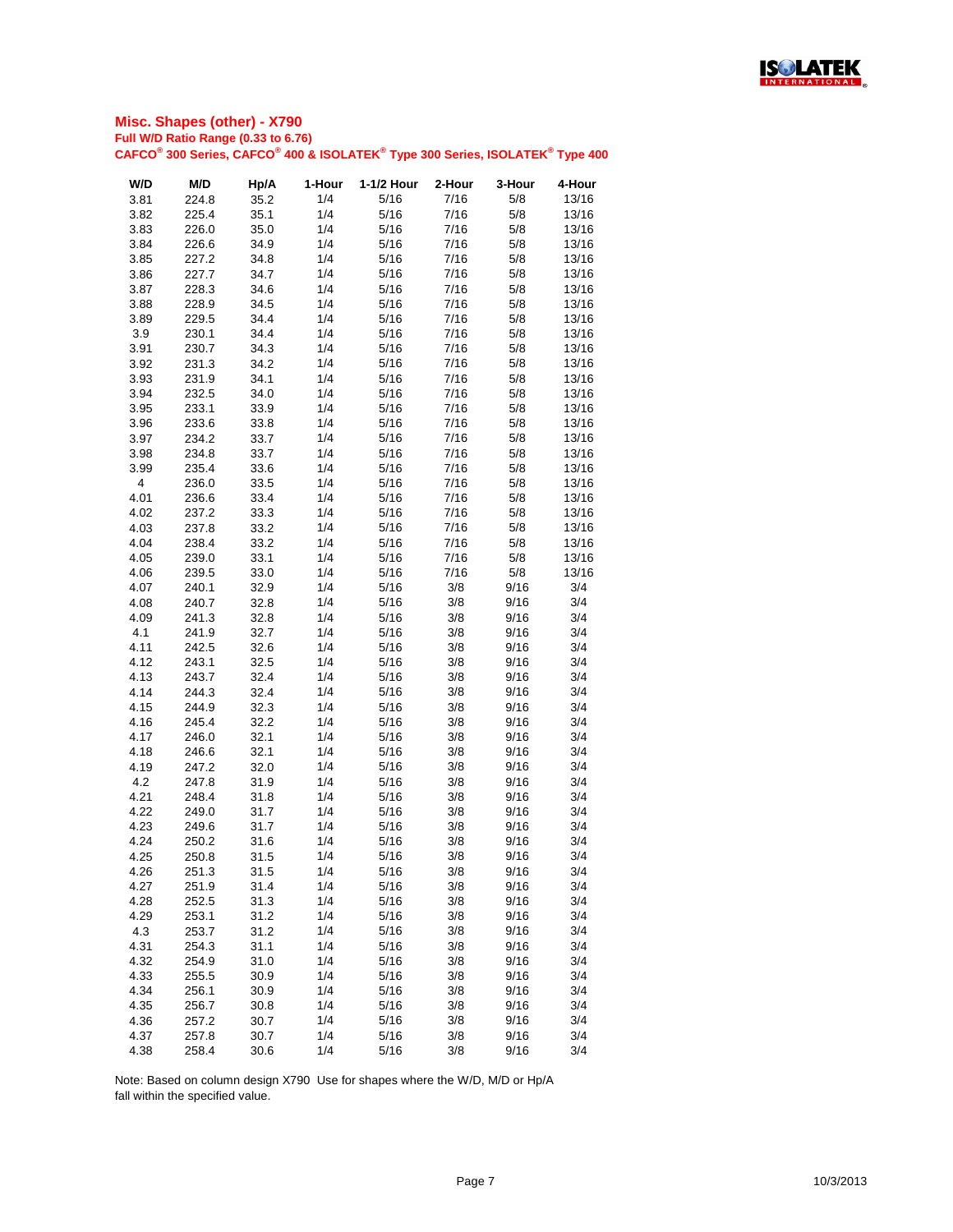

| W/D  | M/D   | Hp/A | 1-Hour | 1-1/2 Hour | 2-Hour | 3-Hour | 4-Hour |
|------|-------|------|--------|------------|--------|--------|--------|
| 4.39 | 259.0 | 30.5 | 1/4    | 5/16       | 3/8    | 9/16   | 3/4    |
| 4.4  | 259.6 | 30.5 | 1/4    | 5/16       | 3/8    | 9/16   | 3/4    |
| 4.41 | 260.2 | 30.4 | 1/4    | 5/16       | 3/8    | 9/16   | 3/4    |
| 4.42 | 260.8 | 30.3 | 1/4    | 5/16       | 3/8    | 9/16   | 3/4    |
| 4.43 | 261.4 | 30.2 | 1/4    | 5/16       | 3/8    | 9/16   | 3/4    |
| 4.44 | 262.0 | 30.2 | 1/4    | 5/16       | 3/8    | 9/16   | 3/4    |
| 4.45 | 262.6 | 30.1 | 1/4    | 5/16       | 3/8    | 9/16   | 3/4    |
| 4.46 | 263.1 | 30.0 | 1/4    | 5/16       | 3/8    | 9/16   | 11/16  |
| 4.47 | 263.7 | 30.0 | 1/4    | 5/16       | 3/8    | 9/16   | 11/16  |
| 4.48 | 264.3 | 29.9 | 1/4    | 5/16       | 3/8    | 9/16   | 11/16  |
| 4.49 | 264.9 | 29.8 | 1/4    | 5/16       | 3/8    | 9/16   | 11/16  |
| 4.5  | 265.5 | 29.8 | 1/4    | 5/16       | 3/8    | 9/16   | 11/16  |
| 4.51 | 266.1 | 29.7 | 1/4    | 5/16       | 3/8    | 9/16   | 11/16  |
| 4.52 | 266.7 | 29.6 | 1/4    | 5/16       | 3/8    | 9/16   | 11/16  |
| 4.53 | 267.3 | 29.6 | 1/4    | 5/16       | 3/8    | 9/16   | 11/16  |
| 4.54 | 267.9 | 29.5 | 1/4    | 5/16       | 3/8    | 9/16   | 11/16  |
| 4.55 | 268.5 | 29.4 | 1/4    | 5/16       | 3/8    | 9/16   | 11/16  |
| 4.56 | 269.0 | 29.4 | 1/4    | 5/16       | 3/8    | 9/16   | 11/16  |
| 4.57 | 269.6 | 29.3 | 1/4    | 5/16       | 3/8    | 9/16   | 11/16  |
| 4.58 | 270.2 | 29.3 | 1/4    | 5/16       | 3/8    | 9/16   | 11/16  |
| 4.59 | 270.8 | 29.2 | 1/4    | 5/16       | 3/8    | 9/16   | 11/16  |
| 4.6  | 271.4 | 29.1 | 1/4    | 1/4        | 3/8    | 1/2    | 11/16  |
| 4.61 | 272.0 | 29.1 | 1/4    | 1/4        | 3/8    | 1/2    | 11/16  |
| 4.62 | 272.6 | 29.0 | 1/4    | 1/4        | 3/8    | 1/2    | 11/16  |
| 4.63 | 273.2 | 28.9 | 1/4    | 1/4        | 3/8    | 1/2    | 11/16  |
| 4.64 | 273.8 | 28.9 | 1/4    | 1/4        | 3/8    | 1/2    | 11/16  |
| 4.65 | 274.4 | 28.8 | 1/4    | 1/4        | 3/8    | 1/2    | 11/16  |
| 4.66 | 274.9 | 28.8 | 1/4    | 1/4        | 3/8    | 1/2    | 11/16  |
| 4.67 | 275.5 | 28.7 | 1/4    | 1/4        | 3/8    | 1/2    | 11/16  |
| 4.68 | 276.1 | 28.6 | 1/4    | 1/4        | 3/8    | 1/2    | 11/16  |
| 4.69 | 276.7 | 28.6 | 1/4    | 1/4        | 3/8    | 1/2    | 11/16  |
| 4.7  | 277.3 | 28.5 | 1/4    | 1/4        | 3/8    | 1/2    | 11/16  |
| 4.71 | 277.9 | 28.4 | 1/4    | 1/4        | 3/8    | 1/2    | 11/16  |
| 4.72 | 278.5 | 28.4 | 1/4    | 1/4        | 3/8    | 1/2    | 11/16  |
| 4.73 | 279.1 | 28.3 | 1/4    | 1/4        | 3/8    | 1/2    | 11/16  |
| 4.74 | 279.7 | 28.3 | 1/4    | 1/4        | 3/8    | 1/2    | 11/16  |
| 4.75 | 280.3 | 28.2 | 1/4    | 1/4        | 3/8    | 1/2    | 11/16  |
|      |       | 28.1 | 1/4    | 1/4        | 3/8    | 1/2    | 11/16  |
| 4.76 | 280.8 |      |        |            |        |        | 11/16  |
| 4.77 | 281.4 | 28.1 | 1/4    | 1/4        | 3/8    | 1/2    |        |
| 4.78 | 282.0 | 28.0 | 1/4    | 1/4        | 3/8    | 1/2    | 11/16  |
| 4.79 | 282.6 | 28.0 | 1/4    | 1/4        | 3/8    | 1/2    | 11/16  |
| 4.8  | 283.2 | 27.9 | 1/4    | 1/4        | 3/8    | 1/2    | 11/16  |
| 4.81 | 283.8 | 27.9 | 1/4    | 1/4        | 3/8    | 1/2    | 11/16  |
| 4.82 | 284.4 | 27.8 | 1/4    | 1/4        | 3/8    | 1/2    | 11/16  |
| 4.83 | 285.0 | 27.7 | 1/4    | 1/4        | 3/8    | 1/2    | 11/16  |
| 4.84 | 285.6 | 27.7 | 1/4    | 1/4        | 3/8    | 1/2    | 11/16  |
| 4.85 | 286.2 | 27.6 | 1/4    | 1/4        | 3/8    | 1/2    | 11/16  |
| 4.86 | 286.7 | 27.6 | 1/4    | 1/4        | 3/8    | 1/2    | 11/16  |
| 4.87 | 287.3 | 27.5 | 1/4    | 1/4        | 3/8    | 1/2    | 11/16  |
| 4.88 | 287.9 | 27.5 | 1/4    | 1/4        | 3/8    | 1/2    | 11/16  |
| 4.89 | 288.5 | 27.4 | 1/4    | 1/4        | 3/8    | 1/2    | 11/16  |
| 4.9  | 289.1 | 27.3 | 1/4    | 1/4        | 3/8    | 1/2    | 11/16  |
| 4.91 | 289.7 | 27.3 | 1/4    | 1/4        | 3/8    | 1/2    | 11/16  |
| 4.92 | 290.3 | 27.2 | 1/4    | 1/4        | 5/16   | 1/2    | 5/8    |
| 4.93 | 290.9 | 27.2 | 1/4    | 1/4        | 5/16   | 1/2    | 5/8    |
| 4.94 | 291.5 | 27.1 | 1/4    | 1/4        | 5/16   | 1/2    | 5/8    |
| 4.95 | 292.1 | 27.1 | 1/4    | 1/4        | 5/16   | 1/2    | 5/8    |
| 4.96 | 292.6 | 27.0 | 1/4    | 1/4        | 5/16   | 1/2    | 5/8    |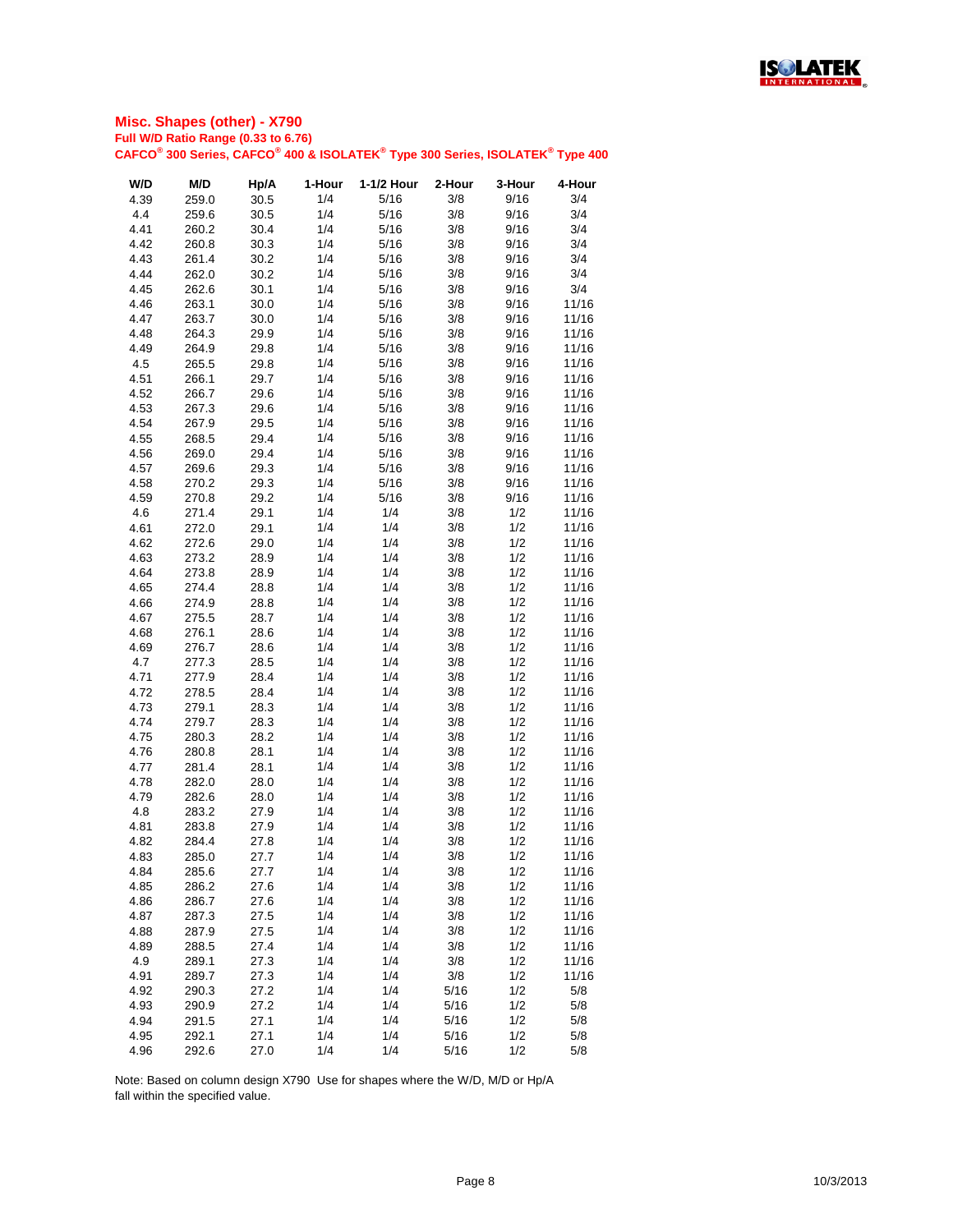

| W/D  | M/D   | Hp/A | 1-Hour | 1-1/2 Hour | 2-Hour | 3-Hour | 4-Hour |
|------|-------|------|--------|------------|--------|--------|--------|
| 4.97 | 293.2 | 27.0 | 1/4    | 1/4        | 5/16   | 1/2    | 5/8    |
| 4.98 | 293.8 | 26.9 | 1/4    | 1/4        | 5/16   | 1/2    | 5/8    |
| 4.99 | 294.4 | 26.9 | 1/4    | 1/4        | 5/16   | 1/2    | 5/8    |
| 5    | 295.0 | 26.8 | 1/4    | 1/4        | 5/16   | 1/2    | 5/8    |
| 5.01 | 295.6 | 26.7 | 1/4    | 1/4        | 5/16   | 1/2    | 5/8    |
| 5.02 | 296.2 | 26.7 | 1/4    | 1/4        | 5/16   | 1/2    | 5/8    |
|      | 296.8 |      | 1/4    | 1/4        | 5/16   | 1/2    |        |
| 5.03 |       | 26.6 |        |            |        |        | 5/8    |
| 5.04 | 297.4 | 26.6 | 1/4    | 1/4        | 5/16   | 1/2    | 5/8    |
| 5.05 | 298.0 | 26.5 | 1/4    | 1/4        | 5/16   | 1/2    | 5/8    |
| 5.06 | 298.5 | 26.5 | 1/4    | 1/4        | 5/16   | 1/2    | 5/8    |
| 5.07 | 299.1 | 26.4 | 1/4    | 1/4        | 5/16   | 1/2    | 5/8    |
| 5.08 | 299.7 | 26.4 | 1/4    | 1/4        | 5/16   | 1/2    | 5/8    |
| 5.09 | 300.3 | 26.3 | 1/4    | 1/4        | 5/16   | 1/2    | 5/8    |
| 5.1  | 300.9 | 26.3 | 1/4    | 1/4        | 5/16   | 1/2    | 5/8    |
| 5.11 | 301.5 | 26.2 | 1/4    | 1/4        | 5/16   | 1/2    | 5/8    |
| 5.12 | 302.1 | 26.2 | 1/4    | 1/4        | 5/16   | 1/2    | 5/8    |
| 5.13 | 302.7 | 26.1 | 1/4    | 1/4        | 5/16   | 1/2    | 5/8    |
| 5.14 | 303.3 | 26.1 | 1/4    | 1/4        | 5/16   | 1/2    | 5/8    |
| 5.15 | 303.9 | 26.0 | 1/4    | 1/4        | 5/16   | 1/2    | 5/8    |
| 5.16 | 304.4 | 26.0 | 1/4    | 1/4        | 5/16   | 1/2    | 5/8    |
| 5.17 | 305.0 | 25.9 | 1/4    | 1/4        | 5/16   | 1/2    | 5/8    |
| 5.18 | 305.6 | 25.9 | 1/4    | 1/4        | 5/16   | 1/2    | 5/8    |
| 5.19 | 306.2 | 25.8 | 1/4    | 1/4        | 5/16   | 1/2    | 5/8    |
| 5.2  | 306.8 | 25.8 | 1/4    | 1/4        | 5/16   | 1/2    | 5/8    |
| 5.21 | 307.4 | 25.7 | 1/4    | 1/4        | 5/16   | 1/2    | 5/8    |
| 5.22 | 308.0 | 25.7 | 1/4    | 1/4        | 5/16   | 1/2    | 5/8    |
| 5.23 | 308.6 | 25.6 | 1/4    | 1/4        | 5/16   | 1/2    | 5/8    |
| 5.24 | 309.2 | 25.6 | 1/4    | 1/4        | 5/16   | 1/2    | 5/8    |
| 5.25 | 309.8 | 25.5 | 1/4    | 1/4        | 5/16   | 1/2    | 5/8    |
|      |       |      | 1/4    | 1/4        |        | 1/2    |        |
| 5.26 | 310.3 | 25.5 |        |            | 5/16   |        | 5/8    |
| 5.27 | 310.9 | 25.4 | 1/4    | 1/4        | 5/16   | 1/2    | 5/8    |
| 5.28 | 311.5 | 25.4 | 1/4    | 1/4        | 5/16   | 1/2    | 5/8    |
| 5.29 | 312.1 | 25.3 | 1/4    | 1/4        | 5/16   | 7/16   | 5/8    |
| 5.3  | 312.7 | 25.3 | 1/4    | 1/4        | 5/16   | 7/16   | 5/8    |
| 5.31 | 313.3 | 25.2 | 1/4    | 1/4        | 5/16   | 7/16   | 5/8    |
| 5.32 | 313.9 | 25.2 | 1/4    | 1/4        | 5/16   | 7/16   | 5/8    |
| 5.33 | 314.5 | 25.1 | 1/4    | 1/4        | 5/16   | 7/16   | 5/8    |
| 5.34 | 315.1 | 25.1 | 1/4    | 1/4        | 5/16   | 7/16   | 5/8    |
| 5.35 | 315.7 | 25.0 | 1/4    | 1/4        | 5/16   | 7/16   | 5/8    |
| 5.36 | 316.2 | 25.0 | 1/4    | 1/4        | 5/16   | 7/16   | 5/8    |
| 5.37 | 316.8 | 25.0 | 1/4    | 1/4        | 5/16   | 7/16   | 5/8    |
| 5.38 | 317.4 | 24.9 | 1/4    | 1/4        | 5/16   | 7/16   | 5/8    |
| 5.39 | 318.0 | 24.9 | 1/4    | 1/4        | 5/16   | 7/16   | 5/8    |
| 5.4  | 318.6 | 24.8 | 1/4    | 1/4        | 5/16   | 7/16   | 5/8    |
| 5.41 | 319.2 | 24.8 | 1/4    | 1/4        | 5/16   | 7/16   | 5/8    |
| 5.42 | 319.8 | 24.7 | 1/4    | 1/4        | 5/16   | 7/16   | 5/8    |
| 5.43 | 320.4 | 24.7 | 1/4    | 1/4        | 5/16   | 7/16   | 5/8    |
| 5.44 | 321.0 | 24.6 | 1/4    | 1/4        | 5/16   | 7/16   | 5/8    |
| 5.45 | 321.6 | 24.6 | 1/4    | 1/4        | 5/16   | 7/16   | 5/8    |
| 5.46 | 322.1 | 24.5 | 1/4    | 1/4        | 5/16   | 7/16   | 5/8    |
| 5.47 | 322.7 | 24.5 | 1/4    | 1/4        | 5/16   | 7/16   | 5/8    |
|      |       | 24.4 | 1/4    | 1/4        | 5/16   | 7/16   | 5/8    |
| 5.48 | 323.3 |      | 1/4    | 1/4        | 5/16   |        | 9/16   |
| 5.49 | 323.9 | 24.4 |        |            |        | 7/16   |        |
| 5.5  | 324.5 | 24.4 | 1/4    | 1/4        | 5/16   | 7/16   | 9/16   |
| 5.51 | 325.1 | 24.3 | 1/4    | 1/4        | 5/16   | 7/16   | 9/16   |
| 5.52 | 325.7 | 24.3 | 1/4    | 1/4        | 5/16   | 7/16   | 9/16   |
| 5.53 | 326.3 | 24.2 | 1/4    | 1/4        | 5/16   | 7/16   | 9/16   |
| 5.54 | 326.9 | 24.2 | 1/4    | 1/4        | 5/16   | 7/16   | 9/16   |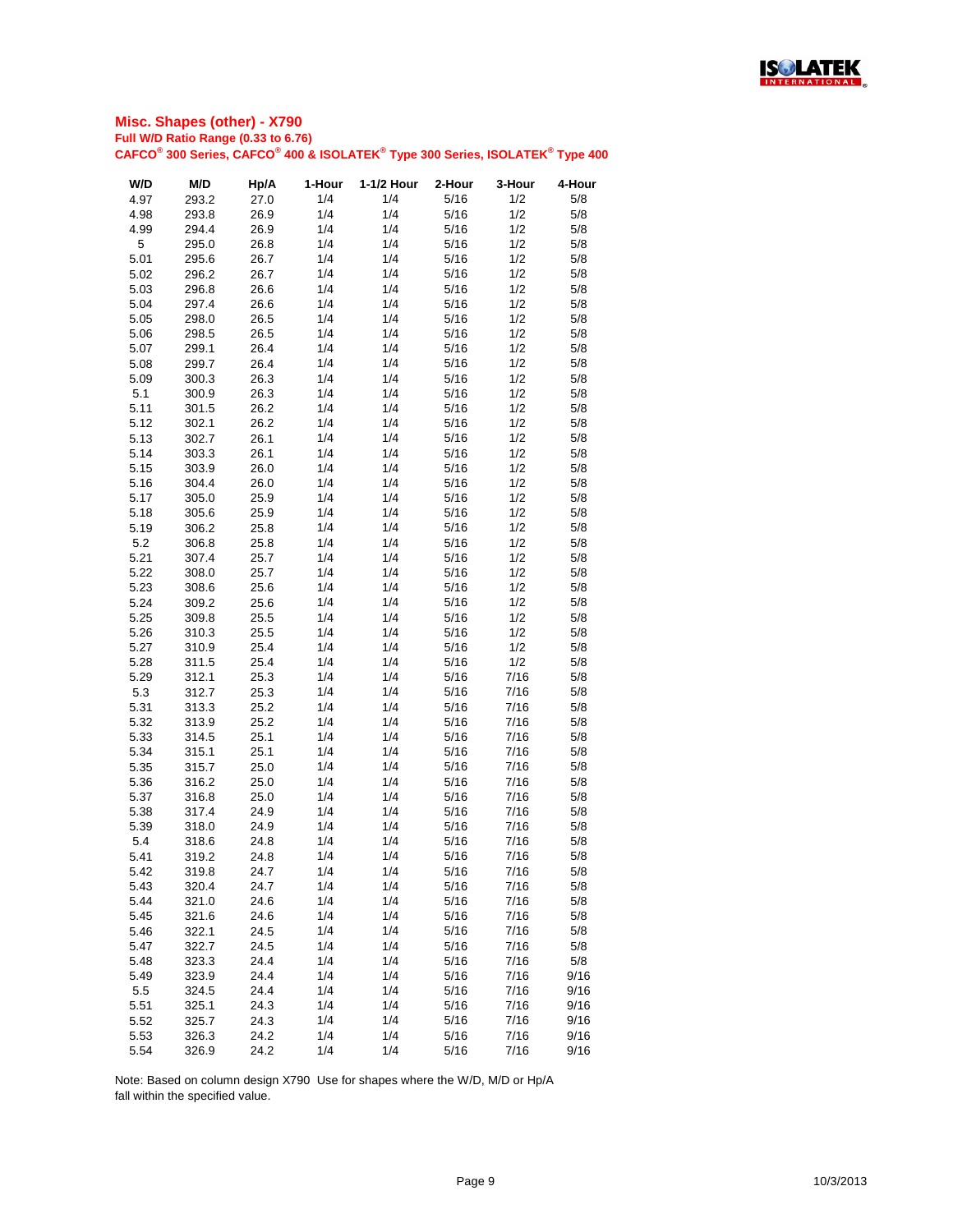

| W/D  | M/D   | Hp/A | 1-Hour | 1-1/2 Hour | 2-Hour | 3-Hour | 4-Hour |
|------|-------|------|--------|------------|--------|--------|--------|
| 5.55 | 327.5 | 24.1 | 1/4    | 1/4        | 5/16   | 7/16   | 9/16   |
| 5.56 | 328.0 | 24.1 | 1/4    | 1/4        | 5/16   | 7/16   | 9/16   |
| 5.57 | 328.6 | 24.1 | 1/4    | 1/4        | 5/16   | 7/16   | 9/16   |
| 5.58 | 329.2 | 24.0 | 1/4    | 1/4        | 5/16   | 7/16   | 9/16   |
| 5.59 | 329.8 | 24.0 | 1/4    | 1/4        | 5/16   | 7/16   | 9/16   |
|      |       |      |        |            |        |        |        |
| 5.6  | 330.4 | 23.9 | 1/4    | 1/4        | 5/16   | 7/16   | 9/16   |
| 5.61 | 331.0 | 23.9 | 1/4    | 1/4        | 5/16   | 7/16   | 9/16   |
| 5.62 | 331.6 | 23.8 | 1/4    | 1/4        | 5/16   | 7/16   | 9/16   |
| 5.63 | 332.2 | 23.8 | 1/4    | 1/4        | 5/16   | 7/16   | 9/16   |
| 5.64 | 332.8 | 23.8 | 1/4    | 1/4        | 5/16   | 7/16   | 9/16   |
| 5.65 | 333.4 | 23.7 | 1/4    | 1/4        | 5/16   | 7/16   | 9/16   |
| 5.66 | 333.9 | 23.7 | 1/4    | 1/4        | 5/16   | 7/16   | 9/16   |
| 5.67 | 334.5 | 23.6 | 1/4    | 1/4        | 5/16   | 7/16   | 9/16   |
| 5.68 | 335.1 | 23.6 | 1/4    | 1/4        | 5/16   | 7/16   | 9/16   |
| 5.69 | 335.7 | 23.5 | 1/4    | 1/4        | 5/16   | 7/16   | 9/16   |
| 5.7  | 336.3 | 23.5 | 1/4    | 1/4        | 5/16   | 7/16   | 9/16   |
| 5.71 | 336.9 | 23.5 | 1/4    | 1/4        | 5/16   | 7/16   | 9/16   |
| 5.72 | 337.5 | 23.4 | 1/4    | 1/4        | 5/16   | 7/16   | 9/16   |
| 5.73 | 338.1 | 23.4 | 1/4    | 1/4        | 5/16   | 7/16   | 9/16   |
| 5.74 | 338.7 | 23.3 | 1/4    | 1/4        | 5/16   | 7/16   | 9/16   |
| 5.75 | 339.3 | 23.3 | 1/4    | 1/4        | 5/16   | 7/16   | 9/16   |
|      |       |      | 1/4    | 1/4        |        |        |        |
| 5.76 | 339.8 | 23.3 |        |            | 5/16   | 7/16   | 9/16   |
| 5.77 | 340.4 | 23.2 | 1/4    | 1/4        | 5/16   | 7/16   | 9/16   |
| 5.78 | 341.0 | 23.2 | 1/4    | 1/4        | 5/16   | 7/16   | 9/16   |
| 5.79 | 341.6 | 23.1 | 1/4    | 1/4        | 5/16   | 7/16   | 9/16   |
| 5.8  | 342.2 | 23.1 | 1/4    | 1/4        | 5/16   | 7/16   | 9/16   |
| 5.81 | 342.8 | 23.1 | 1/4    | 1/4        | 5/16   | 7/16   | 9/16   |
| 5.82 | 343.4 | 23.0 | 1/4    | 1/4        | 5/16   | 7/16   | 9/16   |
| 5.83 | 344.0 | 23.0 | 1/4    | 1/4        | 5/16   | 7/16   | 9/16   |
| 5.84 | 344.6 | 22.9 | 1/4    | 1/4        | 5/16   | 7/16   | 9/16   |
| 5.85 | 345.2 | 22.9 | 1/4    | 1/4        | 5/16   | 7/16   | 9/16   |
| 5.86 | 345.7 | 22.9 | 1/4    | 1/4        | 5/16   | 7/16   | 9/16   |
| 5.87 | 346.3 | 22.8 | 1/4    | 1/4        | 5/16   | 7/16   | 9/16   |
| 5.88 | 346.9 | 22.8 | 1/4    | 1/4        | 5/16   | 7/16   | 9/16   |
| 5.89 | 347.5 | 22.7 | 1/4    | 1/4        | 5/16   | 7/16   | 9/16   |
| 5.9  | 348.1 | 22.7 | 1/4    | 1/4        | 5/16   | 7/16   | 9/16   |
| 5.91 | 348.7 | 22.7 | 1/4    | 1/4        | 5/16   | 7/16   | 9/16   |
| 5.92 | 349.3 | 22.6 | 1/4    | 1/4        | 5/16   | 7/16   | 9/16   |
| 5.93 | 349.9 | 22.6 | 1/4    | 1/4        | 5/16   | 7/16   | 9/16   |
|      |       |      |        | 1/4        |        |        |        |
| 5.94 | 350.5 | 22.6 | 1/4    |            | 5/16   | 7/16   | 9/16   |
| 5.95 | 351.1 | 22.5 | 1/4    | 1/4        | 5/16   | 7/16   | 9/16   |
| 5.96 | 351.6 | 22.5 | 1/4    | 1/4        | 5/16   | 7/16   | 9/16   |
| 5.97 | 352.2 | 22.4 | 1/4    | 1/4        | 5/16   | 7/16   | 9/16   |
| 5.98 | 352.8 | 22.4 | 1/4    | 1/4        | 5/16   | 7/16   | 9/16   |
| 5.99 | 353.4 | 22.4 | 1/4    | 1/4        | 5/16   | 7/16   | 9/16   |
| 6    | 354.0 | 22.3 | 1/4    | 1/4        | 5/16   | 7/16   | 9/16   |
| 6.01 | 354.6 | 22.3 | 1/4    | 1/4        | 5/16   | 7/16   | 9/16   |
| 6.02 | 355.2 | 22.3 | 1/4    | 1/4        | 5/16   | 7/16   | 9/16   |
| 6.03 | 355.8 | 22.2 | 1/4    | 1/4        | 5/16   | 7/16   | 9/16   |
| 6.04 | 356.4 | 22.2 | 1/4    | 1/4        | 5/16   | 7/16   | 9/16   |
| 6.05 | 357.0 | 22.1 | 1/4    | 1/4        | 5/16   | 7/16   | 9/16   |
| 6.06 | 357.5 | 22.1 | 1/4    | 1/4        | 5/16   | 7/16   | 9/16   |
| 6.07 | 358.1 | 22.1 | 1/4    | 1/4        | 5/16   | 7/16   | 9/16   |
| 6.08 | 358.7 | 22.0 | 1/4    | 1/4        | 5/16   | 7/16   | 9/16   |
| 6.09 | 359.3 | 22.0 | 1/4    | 1/4        | 5/16   | 7/16   | 9/16   |
|      |       |      |        |            |        |        |        |
| 6.1  | 359.9 | 22.0 | 1/4    | 1/4        | 5/16   | 7/16   | 9/16   |
| 6.11 | 360.5 | 21.9 | 1/4    | 1/4        | 5/16   | 7/16   | 9/16   |
| 6.12 | 361.1 | 21.9 | 1/4    | 1/4        | 5/16   | 7/16   | 9/16   |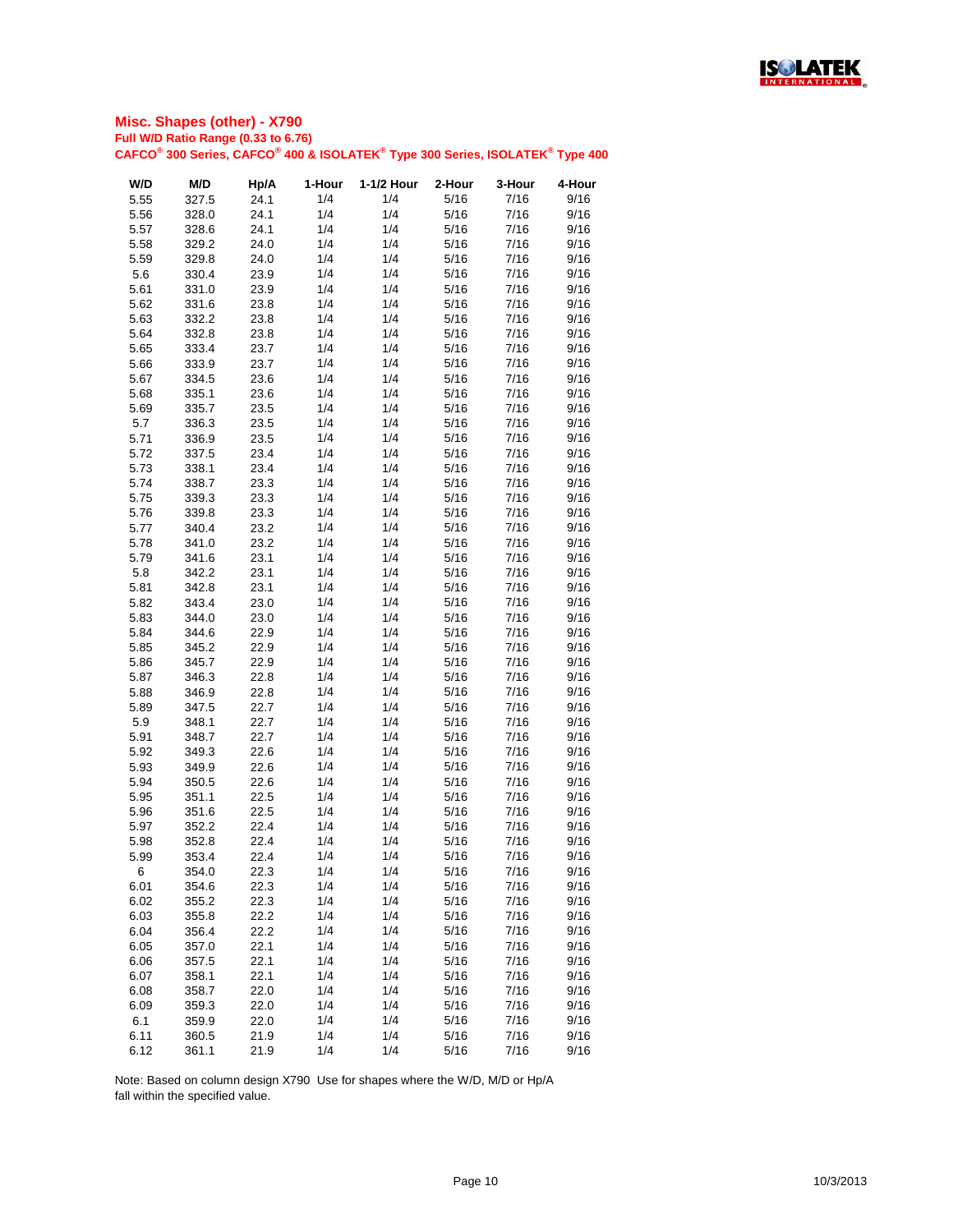

| W/D  | M/D   | Hp/A | 1-Hour | 1-1/2 Hour | 2-Hour | 3-Hour | 4-Hour |
|------|-------|------|--------|------------|--------|--------|--------|
| 6.13 | 361.7 | 21.9 | 1/4    | 1/4        | 5/16   | 7/16   | 9/16   |
| 6.14 | 362.3 | 21.8 | 1/4    | 1/4        | 5/16   | 7/16   | 9/16   |
| 6.15 | 362.9 | 21.8 | 1/4    | 1/4        | 5/16   | 7/16   | 9/16   |
|      |       |      | 1/4    | 1/4        | 5/16   | 7/16   | 9/16   |
| 6.16 | 363.4 | 21.8 |        |            |        |        |        |
| 6.17 | 364.0 | 21.7 | 1/4    | 1/4        | 5/16   | 7/16   | 9/16   |
| 6.18 | 364.6 | 21.7 | 1/4    | 1/4        | 5/16   | 7/16   | 9/16   |
| 6.19 | 365.2 | 21.6 | 1/4    | 1/4        | 5/16   | 7/16   | 9/16   |
| 6.2  | 365.8 | 21.6 | 1/4    | 1/4        | 1/4    | 3/8    | 1/2    |
| 6.21 | 366.4 | 21.6 | 1/4    | 1/4        | 1/4    | 3/8    | 1/2    |
| 6.22 | 367.0 | 21.5 | 1/4    | 1/4        | 1/4    | 3/8    | 1/2    |
| 6.23 | 367.6 | 21.5 | 1/4    | 1/4        | 1/4    | 3/8    | 1/2    |
| 6.24 | 368.2 | 21.5 | 1/4    | 1/4        | 1/4    | 3/8    | 1/2    |
| 6.25 | 368.8 | 21.4 | 1/4    | 1/4        | 1/4    | 3/8    | 1/2    |
| 6.26 | 369.3 | 21.4 | 1/4    | 1/4        | 1/4    | 3/8    | 1/2    |
| 6.27 | 369.9 | 21.4 | 1/4    | 1/4        | 1/4    | 3/8    | 1/2    |
|      |       |      | 1/4    | 1/4        |        |        |        |
| 6.28 | 370.5 | 21.3 |        |            | 1/4    | 3/8    | 1/2    |
| 6.29 | 371.1 | 21.3 | 1/4    | 1/4        | 1/4    | 3/8    | 1/2    |
| 6.3  | 371.7 | 21.3 | 1/4    | 1/4        | 1/4    | 3/8    | 1/2    |
| 6.31 | 372.3 | 21.2 | 1/4    | 1/4        | 1/4    | 3/8    | 1/2    |
| 6.32 | 372.9 | 21.2 | 1/4    | 1/4        | 1/4    | 3/8    | 1/2    |
| 6.33 | 373.5 | 21.2 | 1/4    | 1/4        | 1/4    | 3/8    | 1/2    |
| 6.34 | 374.1 | 21.1 | 1/4    | 1/4        | 1/4    | 3/8    | 1/2    |
| 6.35 | 374.7 | 21.1 | 1/4    | 1/4        | 1/4    | 3/8    | 1/2    |
| 6.36 | 375.2 | 21.1 | 1/4    | 1/4        | 1/4    | 3/8    | 1/2    |
| 6.37 | 375.8 | 21.0 | 1/4    | 1/4        | 1/4    | 3/8    | 1/2    |
| 6.38 | 376.4 | 21.0 | 1/4    | 1/4        | 1/4    | 3/8    | 1/2    |
| 6.39 | 377.0 | 21.0 | 1/4    | 1/4        | 1/4    | 3/8    | 1/2    |
|      |       |      | 1/4    | 1/4        | 1/4    |        |        |
| 6.4  | 377.6 | 20.9 |        |            |        | 3/8    | 1/2    |
| 6.41 | 378.2 | 20.9 | 1/4    | 1/4        | 1/4    | 3/8    | 1/2    |
| 6.42 | 378.8 | 20.9 | 1/4    | 1/4        | 1/4    | 3/8    | 1/2    |
| 6.43 | 379.4 | 20.8 | 1/4    | 1/4        | 1/4    | 3/8    | 1/2    |
| 6.44 | 380.0 | 20.8 | 1/4    | 1/4        | 1/4    | 3/8    | 1/2    |
| 6.45 | 380.6 | 20.8 | 1/4    | 1/4        | 1/4    | 3/8    | 1/2    |
| 6.46 | 381.1 | 20.7 | 1/4    | 1/4        | 1/4    | 3/8    | 1/2    |
| 6.47 | 381.7 | 20.7 | 1/4    | 1/4        | 1/4    | 3/8    | 1/2    |
| 6.48 | 382.3 | 20.7 | 1/4    | 1/4        | 1/4    | 3/8    | 1/2    |
| 6.49 | 382.9 | 20.6 | 1/4    | 1/4        | 1/4    | 3/8    | 1/2    |
| 6.5  | 383.5 | 20.6 | 1/4    | 1/4        | 1/4    | 3/8    | 1/2    |
| 6.51 | 384.1 | 20.6 | 1/4    | 1/4        | 1/4    | 3/8    | 1/2    |
|      |       |      |        |            |        |        |        |
| 6.52 | 384.7 | 20.5 | 1/4    | 1/4        | 1/4    | 3/8    | 1/2    |
| 6.53 | 385.3 | 20.5 | 1/4    | 1/4        | 1/4    | 3/8    | 1/2    |
| 6.54 | 385.9 | 20.5 | 1/4    | 1/4        | 1/4    | 3/8    | 1/2    |
| 6.55 | 386.5 | 20.5 | 1/4    | 1/4        | 1/4    | 3/8    | 1/2    |
| 6.56 | 387.0 | 20.4 | 1/4    | 1/4        | 1/4    | 3/8    | 1/2    |
| 6.57 | 387.6 | 20.4 | 1/4    | 1/4        | 1/4    | 3/8    | 1/2    |
| 6.58 | 388.2 | 20.4 | 1/4    | 1/4        | 1/4    | 3/8    | 1/2    |
| 6.59 | 388.8 | 20.3 | 1/4    | 1/4        | 1/4    | 3/8    | 1/2    |
| 6.6  | 389.4 | 20.3 | 1/4    | 1/4        | 1/4    | 3/8    | 1/2    |
| 6.61 | 390.0 | 20.3 | 1/4    | 1/4        | 1/4    | 3/8    | 1/2    |
| 6.62 | 390.6 | 20.2 | 1/4    | 1/4        | 1/4    | 3/8    | 1/2    |
| 6.63 | 391.2 | 20.2 | 1/4    | 1/4        | 1/4    | 3/8    | 1/2    |
|      |       |      |        |            |        |        |        |
| 6.64 | 391.8 | 20.2 | 1/4    | 1/4        | 1/4    | 3/8    | 1/2    |
| 6.65 | 392.4 | 20.1 | 1/4    | 1/4        | 1/4    | 3/8    | 1/2    |
| 6.66 | 392.9 | 20.1 | 1/4    | 1/4        | 1/4    | 3/8    | 1/2    |
| 6.67 | 393.5 | 20.1 | 1/4    | 1/4        | 1/4    | 3/8    | 1/2    |
| 6.68 | 394.1 | 20.1 | 1/4    | 1/4        | 1/4    | 3/8    | 1/2    |
| 6.69 | 394.7 | 20.0 | 1/4    | 1/4        | 1/4    | 3/8    | 1/2    |
| 6.7  | 395.3 | 20.0 | 1/4    | 1/4        | 1/4    | 3/8    | 1/2    |